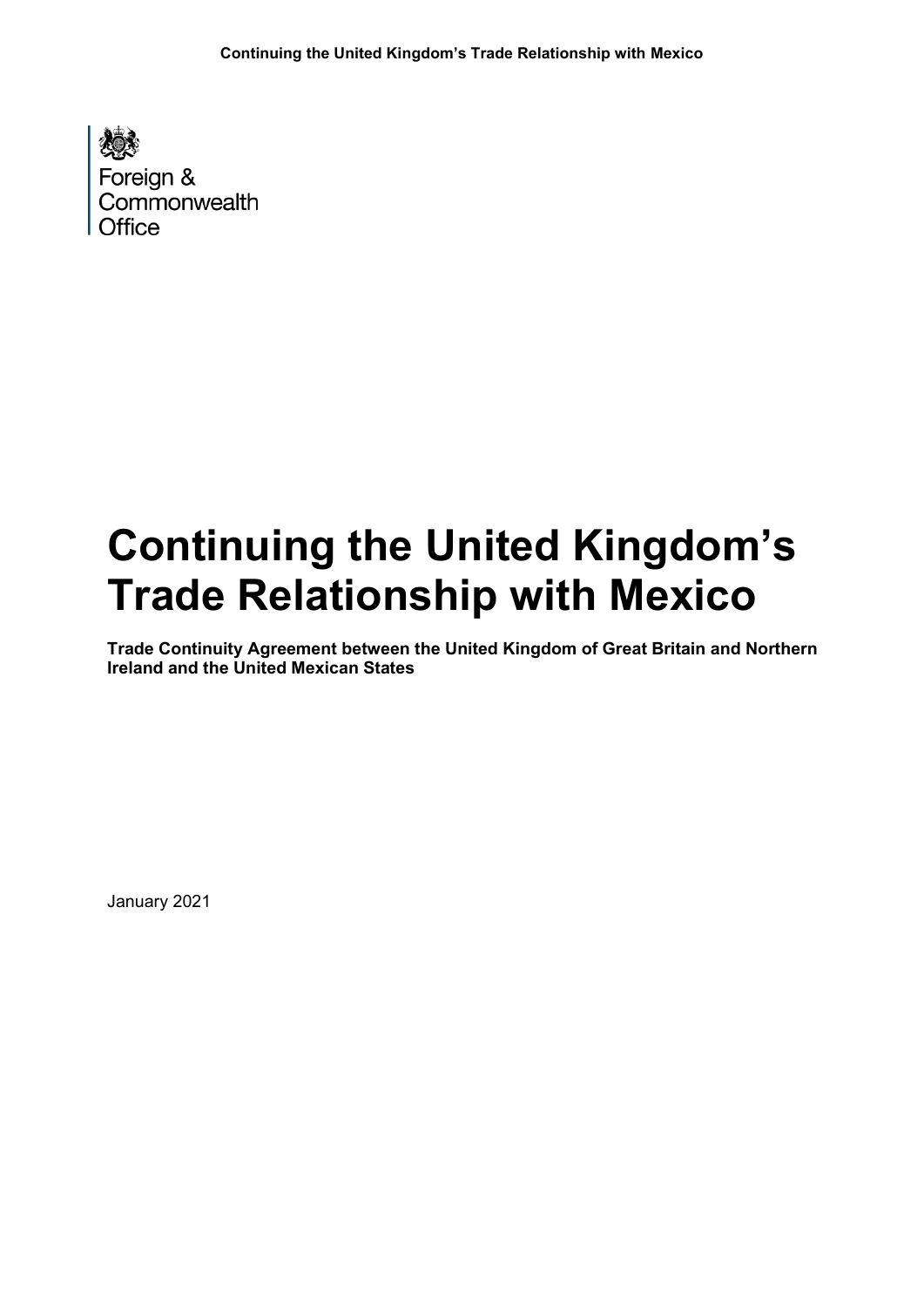

# **Continuing the United Kingdom's Trade Relationship with Mexico**

**Trade Continuity Agreement between the United Kingdom of Great Britain and Northern Ireland and the United Mexican States**

Presented to Parliament

by the Secretary of State for Foreign, Commonwealth and Development Affairs

by Command of Her Majesty

January 2021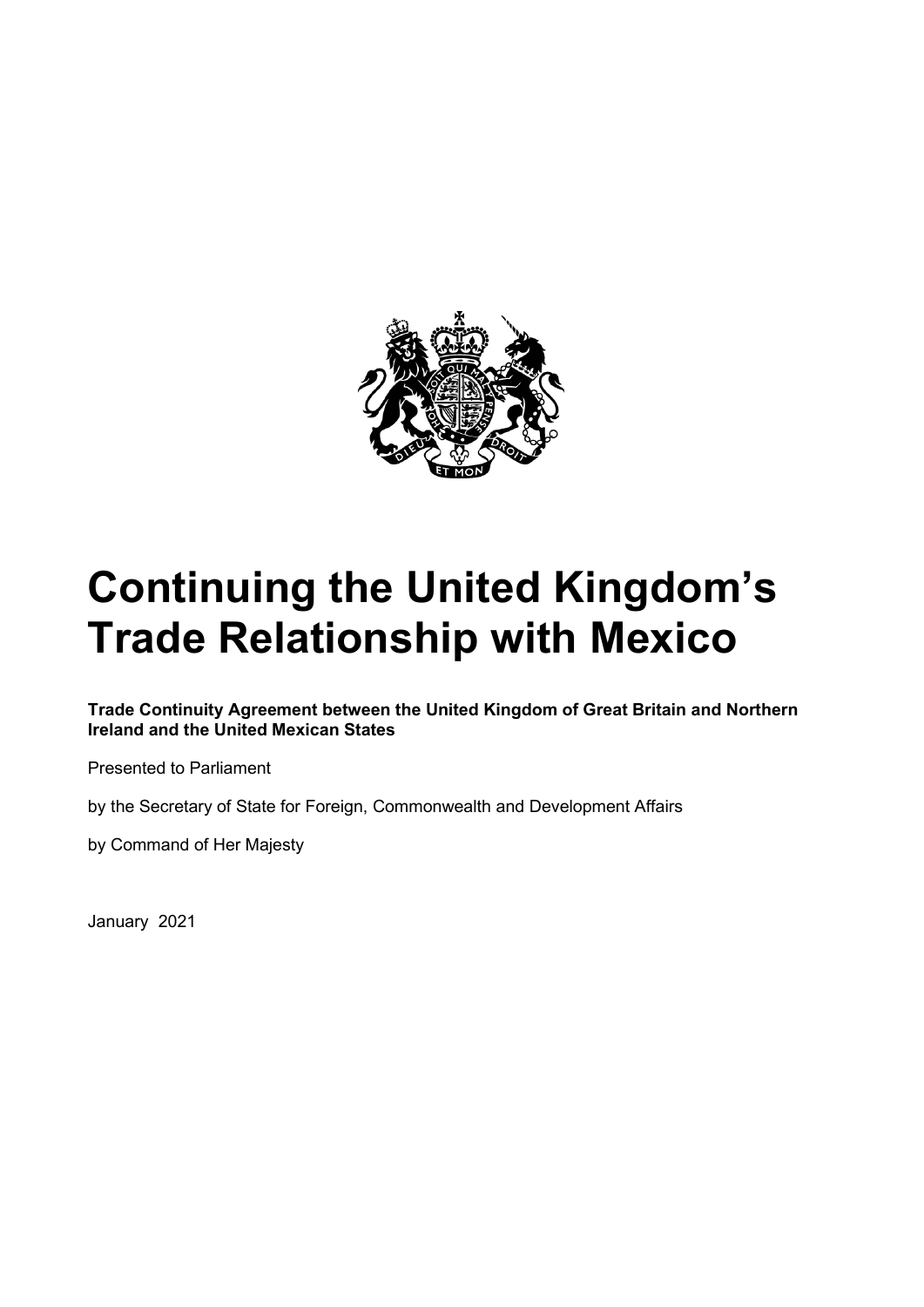

© Crown copyright 2021

This publication is licensed under the terms of the Open Government Licence v3.0 except where otherwise stated. To view this licence, visit nationalarchives.gov.uk/doc/open-government-licence/version/3

Where we have identified any third party copyright information you will need to obtain permission from the copyright holders concerned.

This publication is available a[t www.gov.uk/official-documents.](http://www.gov.uk/official-documents)

Any enquiries regarding this publication should be sent to us at enquiries@trade.gov.uk

ISBN 978-1-5286-2342-1

CCS1220776510 01/21

Printed on paper containing 75% recycled fibre content minimum

Printed in Britain by the APS Group on behalf of the Controller of Her Majesty's Stationery Office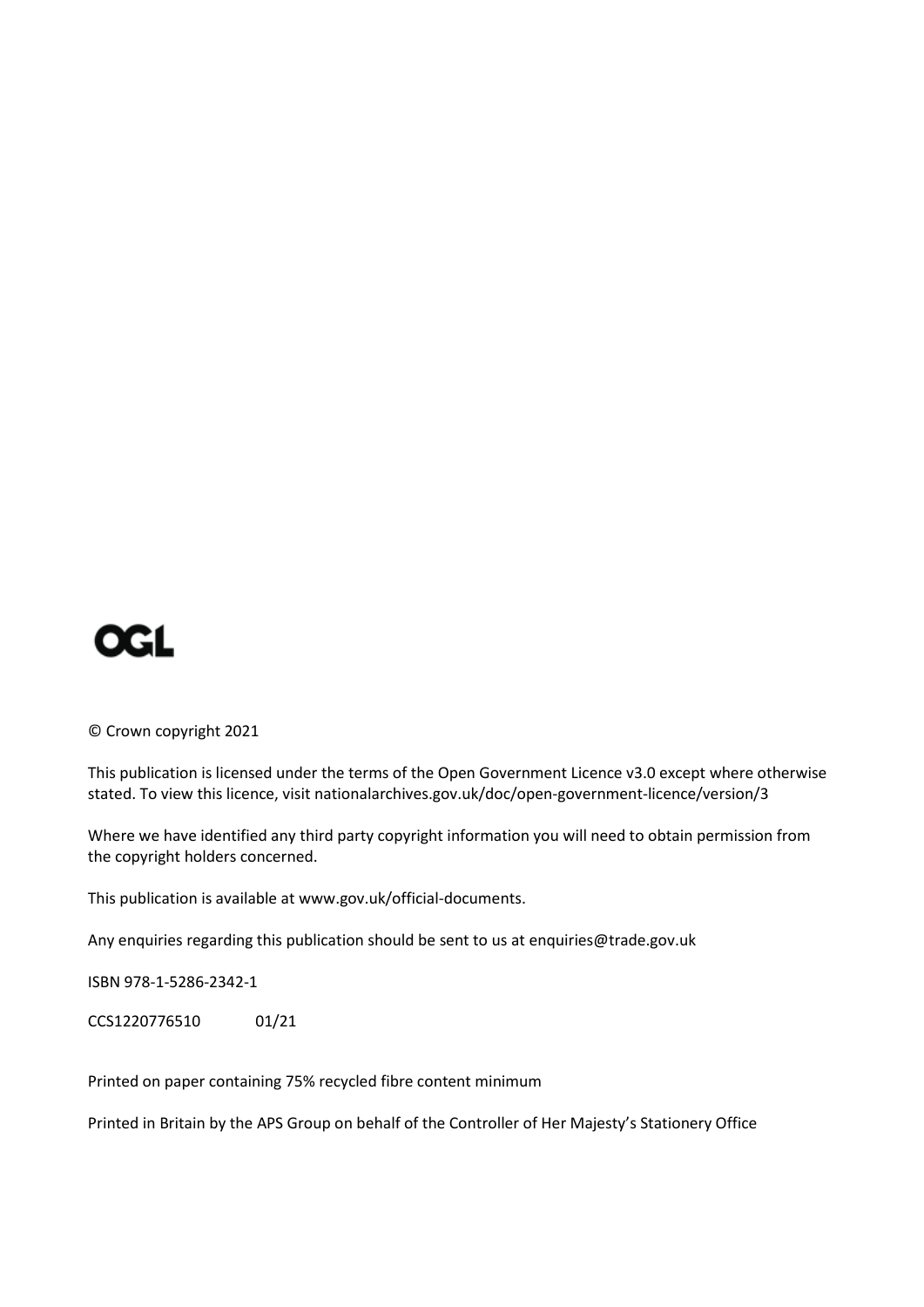# <span id="page-3-0"></span>**Content**

| <b>Content</b>                                                                                                    | 5              |
|-------------------------------------------------------------------------------------------------------------------|----------------|
| <b>Introduction</b>                                                                                               | 6              |
| Legal approach                                                                                                    | 6              |
| <b>Resources</b>                                                                                                  | $\overline{7}$ |
| <b>Economic Background</b>                                                                                        | 8              |
| Trade between the United Kingdom and Mexico                                                                       | 8              |
| British businesses exporting to and importing from Mexico                                                         | 10             |
| Economic impact of the EU-Mexico EPPCCA                                                                           | 10             |
| Potential loss to the United Kingdom if the Agreement is not brought into effect                                  | 10             |
| Immediate impact if not brought into effect                                                                       | 11             |
| Explanation of the Agreement, including Significant Differences between the Agreement<br>and the EU-Mexico EPPCCA | 14             |
| Nature of the EU-Mexico EPPCCA and the Agreement                                                                  | 14             |
| <b>General Provisions</b>                                                                                         | 15             |
| Removal and replacement of references to the EU                                                                   | 15             |
| <b>Territorial Application</b>                                                                                    | 15             |
| <b>Continuation of Time Periods</b>                                                                               | 15             |
| <b>Institutions and Committees</b>                                                                                | 16             |
| <b>Amendment Provisions</b>                                                                                       | 16             |
| <b>Entry into Force</b>                                                                                           | 16             |
| <b>Trade Remedies</b>                                                                                             | 17             |
| <b>Dispute Settlement</b>                                                                                         | 17             |
| <b>Annexes and Protocols</b>                                                                                      | 18             |
| Goods                                                                                                             | 18             |
| <b>Tariff Rate Quotas</b>                                                                                         | 18             |
| <b>Entry Price System</b>                                                                                         | 20             |
| Justification for policy change                                                                                   | 21             |
| Rules of Origin                                                                                                   | 21             |
| Customs                                                                                                           | 22             |
| <b>Intellectual Property</b>                                                                                      | 24             |
| <b>Government Procurement</b>                                                                                     | 24             |
| <b>Technical Barriers to Trade</b>                                                                                | 24             |
| Competition                                                                                                       | 25             |
| <b>Services</b>                                                                                                   | 25             |
| Sanitary and Phytosanitary Measures                                                                               | 25             |
| <b>Rights and Responsibilities</b>                                                                                | 25             |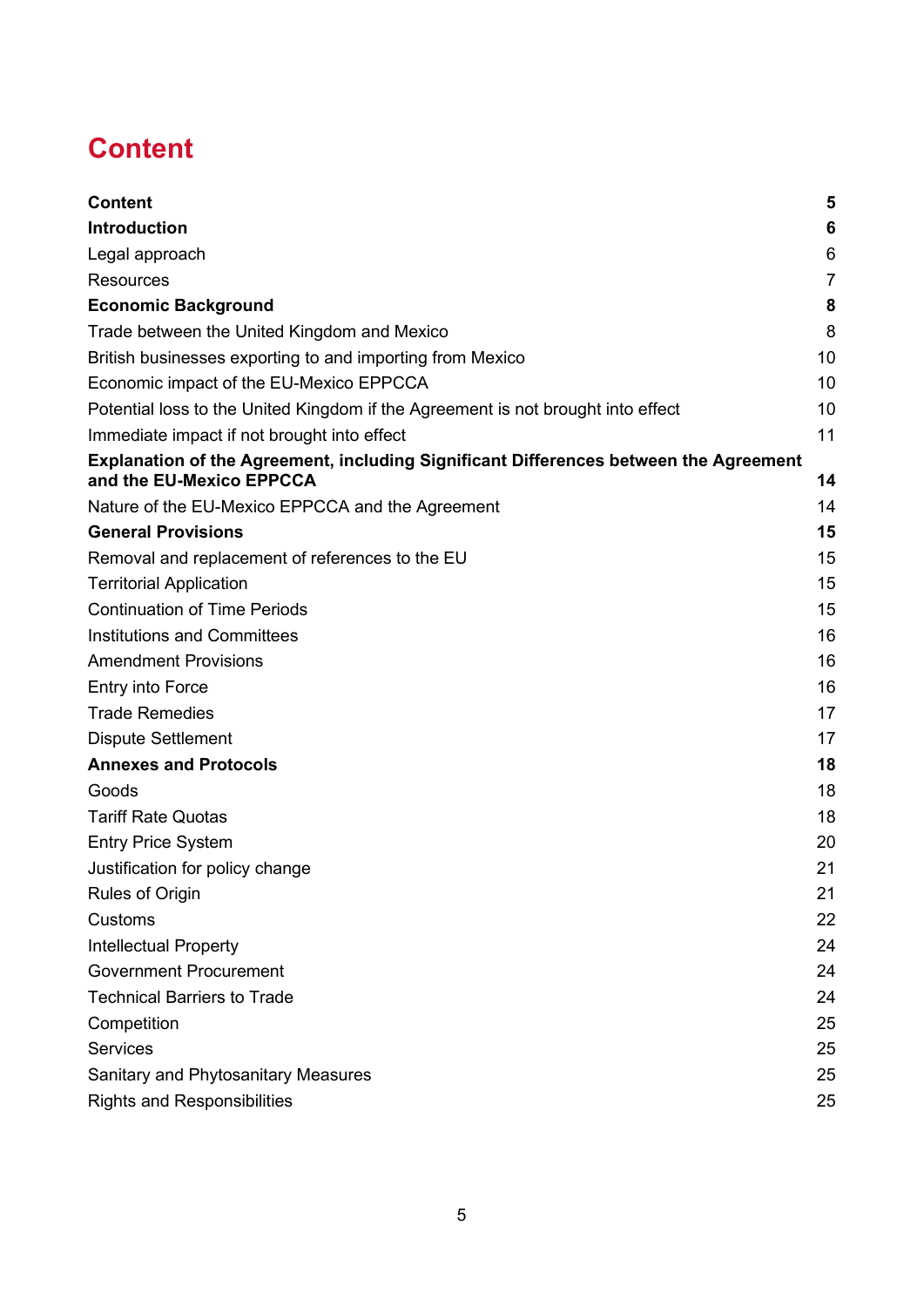# <span id="page-4-0"></span>**Introduction**

- 1. This report explains HM Government's approach to delivering continuity in the trade relationship of the United Kingdom of Great Britain and Northern Ireland (the "UK") with the United Mexican States ("Mexico") now that we have left the European Union (the "EU").
- 2. With our exit from the EU, HM Government has sought to deliver the maximum possible certainty to businesses and consumers through ensuring continuity in our existing trade relationships. It is in no one's interests to disrupt existing trade flows.
- 3. To achieve this, HM Government has developed new bilateral agreements that replicate, as far as possible, the effects of the trade and association agreements we have with existing partners. The Trade Continuity Agreement between the United Kingdom of Great Britain and Northern Ireland and the United Mexican States (the "Agreement") is intended to take effect on the date the Economic Partnership, Political Coordination and Cooperation Agreement (EPPCCA) between the European Community and its Member States of the one part, and the United Mexican State, of the other part (the "EU-Mexico EPPCCA") ceases to apply to us (or as soon as possible thereafter). The new agreement will form the starting point for our future trade arrangements with our partners.
- 4. Wherever possible, HM Government has sought a technical replication of the existing EU agreements through these new bilateral 'continuity trade agreements', but in some cases, it has applied bespoke solutions for individual agreements as necessary to ensure continuity of effect in a bilateral context.
- 5. This report gives details of, and explains the reasons for, any significant differences between:
	- a. The Agreement; and
	- b. the EU-Mexico EPPCCA, signed in 1997 and entered into force in 2000.
- 6. This report first sets out the general drafting changes necessary across all HM Government's short form continuity trade agreements and which have no significant impact on our current trade relationships. It then considers provisions of the Agreement, in turn explaining any significant differences between the Agreement and the corresponding trade-related provisions of the EU-Mexico EPPCCA. To assist the reader, the report includes some discussion of the economic impacts as appropriate. This report focuses on the changes made to the trading arrangements between us and Mexico as ceases to be bound by the EU-Mexico EPPCCA and this Agreement enters into force. Any wider economic impacts resulting from our exit from the EU or the nature of the future relationship between us and the EU have been excluded from this report.

## <span id="page-4-1"></span>**Legal approach**

- 7. The UK and Mexico have agreed that using a short form agreement is the most pragmatic and sensible approach in the circumstances. The approach taken is similar to that used in the Comprehensive and Progressive Agreement for Trans-Pacific Partnership (the "CPTPP"), where Article 1 of the CPTPP incorporates (save for a small number of articles) by reference the provisions of the Trans-Pacific Partnership Agreement into and makes them part of, *mutatis mutandis*, the CPTPP. The advantages of this approach include that:
	- a. the short form agreement can be drafted in such a manner as to accommodate different scenarios, such as the various possible outcomes of our ongoing negotiations with the EU regarding the future of the UK-EU relationship;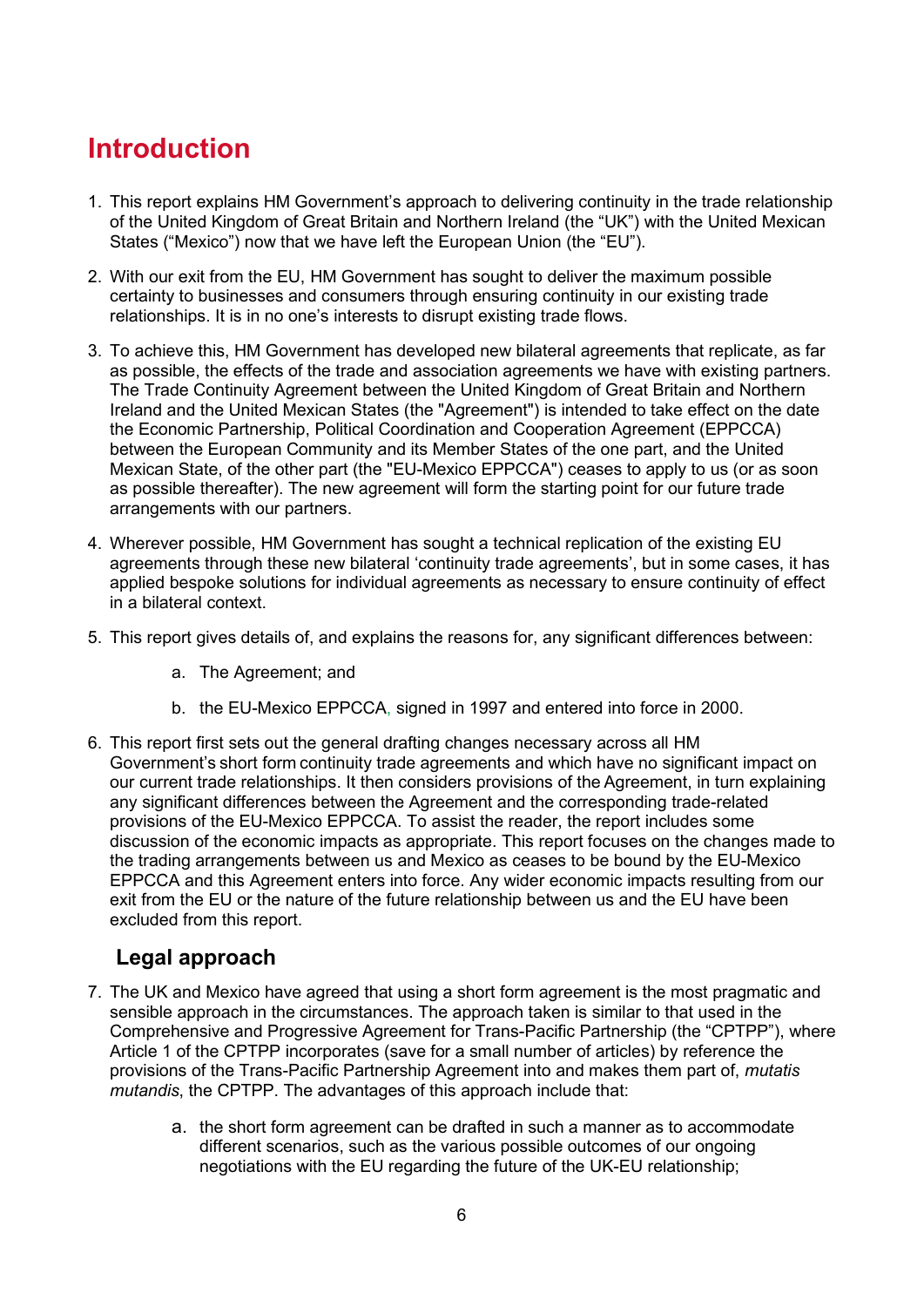- b. the format itself will send a clear message to businesses, consumers, and investors in both the UK and Mexico that the aim is simply to secure continuity in existing trading arrangements, with the only changes being the ones clearly specified on the face of the Agreement; and;
- c. the approach provides a clear legal text, making rights and obligations unambiguous where they have by necessity changed.
- 8. The Agreement replicates the effects of the trade-related provisions of the EU-Mexico Agreement as closely as possible, including the establishment of institutional arrangements between us and Mexico based on existing structures (such as the Joint Council) that allow for the ongoing management and updating of the Agreement.
- 9. Many of the general changes to the EU-Mexico EPPCCA (such as replacing "EU" with "UK") are applied by reading the EU-Mexico text of the EU-Mexico EPPCCA *mutatis mutandis*, that is, with the technical changes necessary to apply the EU-Mexico EPPCCA as if it had been concluded between us and Mexico in the first instance. This has avoided the need to reproduce every page of the EU-Mexico EPPCCA and has significantly reduced the volume of text required.
- 10. Where more substantive amendments were required to ensure operability in a bilateral context, or where we and Mexico jointly agreed that *mutatis mutandis* would not deliver adequate certainty over rights and obligations, detailed amendments have been included in the Annexes to the Agreement.

#### <span id="page-5-0"></span>**Resources**

- 11. This report is intended to aid businesses, consumers, and parliamentarians in understanding any significant changes made to our trade, political, economic, or social cooperation relationship with Mexico by the Agreement and the reasons for any changes, and their impact.
- 12. Should you wish to view the EU-Mexico EPPCCA as originally published, it can be found online on the [Organization of American States.](http://www.sice.oas.org/Trade/MEX_EU/English/index_e.asp#PDF) This is accompanied by more detail, including decisions of the Association Council and Association Committee established under the EU-Mexico EPPCCA for the purpose of administering the EU-Mexico EPPCCA.
- 13. Should you wish to view the full text of the Agreement, it will be laid in Parliament alongside an Explanatory Memorandum as part of our treaty ratification process in accordance with the Constitutional Reform and Governance Act 2010 (the "CRaG Act"). The text will also be available on GOV UK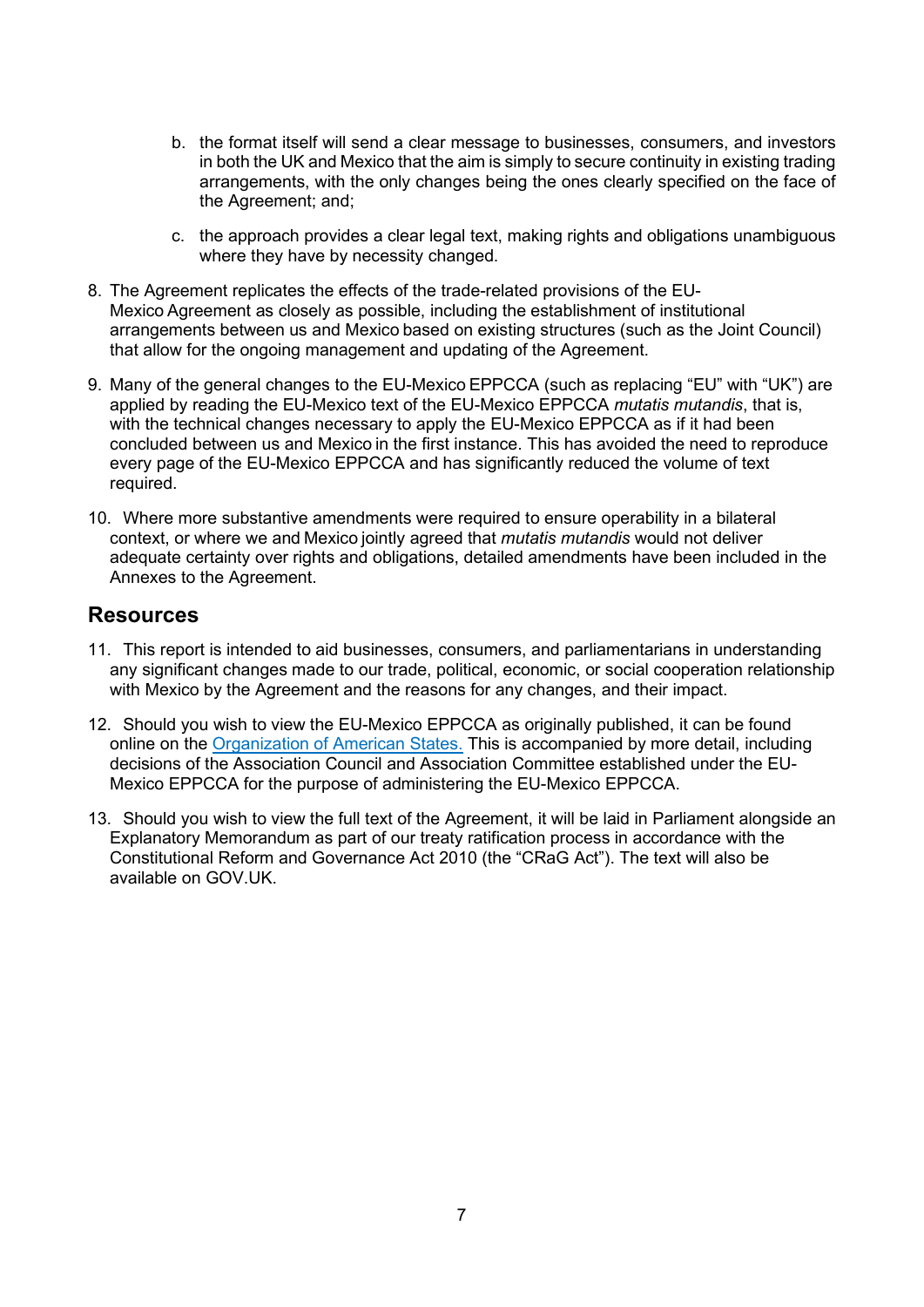# <span id="page-6-0"></span>**Economic Background**

14. This section provides a country-specific background analysis of trade between the UK and Mexico.

#### <span id="page-6-1"></span>**Trade between the United Kingdom and Mexico**

- 15. Mexico is our 42<sup>nd</sup> largest trading partner,<sup>1</sup> accounting for 0.4% of total trade. Total trade in goods and services with Mexico was £5.3 billion in 2019.<sup>2</sup>
- 16. In 2019, our exports to Mexico were £2.6 billion, making it our  $40<sup>th</sup>$  largest export market (accounting for 0.4% of all exports). Our imports from Mexico were £2.7 billion, making it our 43rd largest import source (accounting for 0.4% of all British imports).

**Table 1: Trade between the United Kingdom and Mexico, 2019 (£ billion)** 

|                                | Trade in goods | <b>Trade in services</b> | <b>Total trade</b> |
|--------------------------------|----------------|--------------------------|--------------------|
| British exports to<br>Mexico   | 1.6            | 1.0                      | 2.6                |
| British imports from<br>Mexico | 1.6            | 1.0                      | 2.7                |
| <b>Total trade</b>             | 3.2            | 2.0                      | 5.3                |

Source[: ONS, \(2020\). UK total trade: all countries, non-seasonally adjusted](https://www.ons.gov.uk/businessindustryandtrade/internationaltrade/datasets/uktotaltradeallcountriesnonseasonallyadjusted) (accessed 13<sup>th</sup> November 2020).

- 17. Using data from HMRC for trade in goods only, Table 2 shows in 2019 the top goods exported to Mexico were machinery and mechanical appliances (HS84, £351 million), vehicles other than railway or tramway stock (HS87, £180 million) and beverages, spirits, and vinegar (HS22, £139 million), together making up almost half of the total value of goods exported to Mexico. Our top goods imported from Mexico were precious stones and metals (HS71, £980 million), representing 45% of the total value of goods imported from Mexico.
- 18. The Agreement on the Mutual Recognition and Protection of Designations for Spirit Drinks was signed on 30th November 2020, which is an important geographical indications agreement between the United Kingdom and Mexico to protect the spirits of both countries. The agreement protects three UK GIs; Irish Whiskey, Irish Cream and Scotch Whisky and four Mexican GIs; Tequila, Mezcal, Sotol and Charanda.

<sup>1</sup> EU Member States are treated as individual trading partners with the UK.

<sup>&</sup>lt;sup>2</sup> ONS (2020), <u>UK total trade: all countries, non-seasonally adjusted</u> (accessed 13<sup>th</sup> November 2020)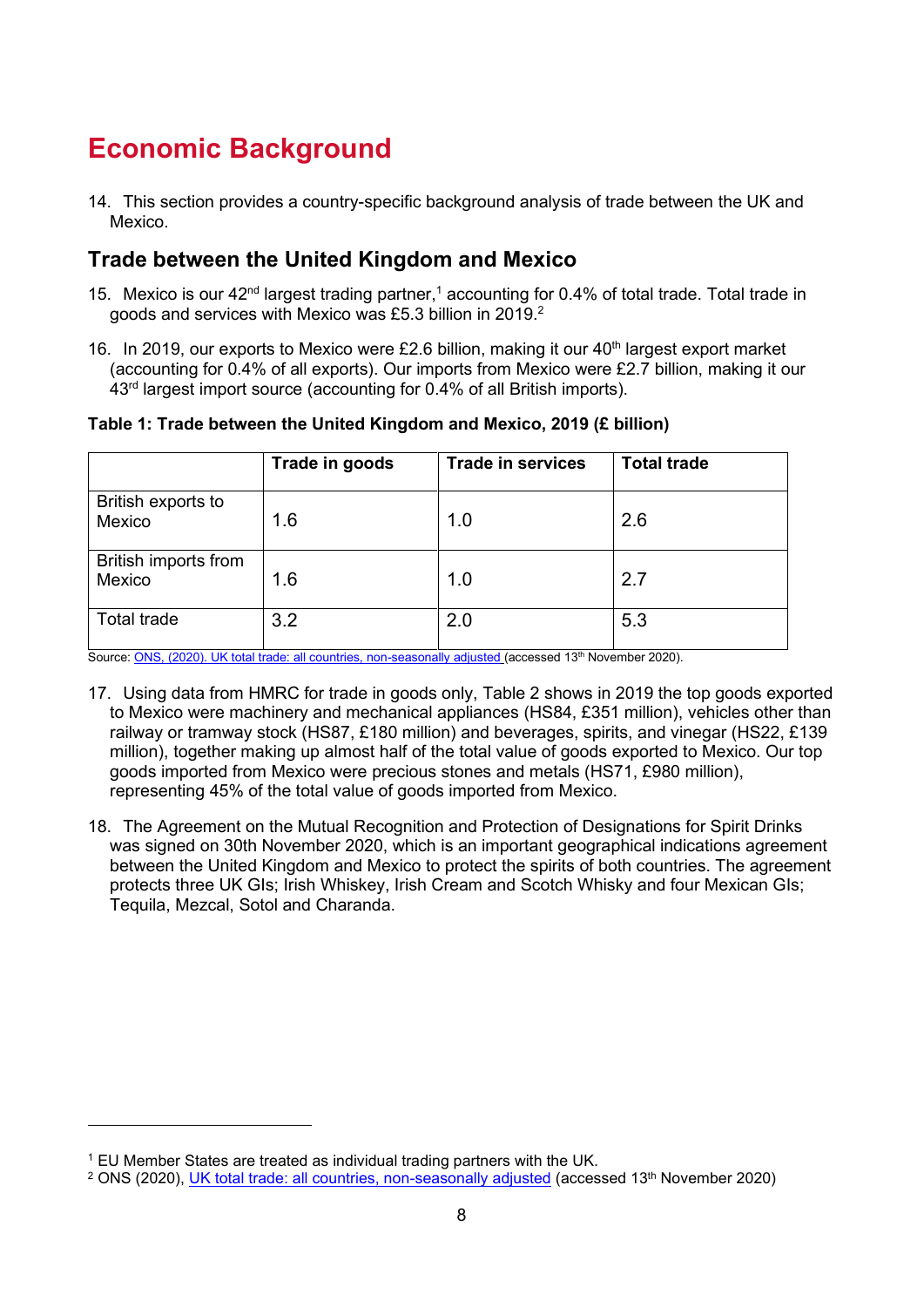| Top 5 UK goods exports to<br><b>Mexico</b>      | <b>Value</b> | Top 5 UK goods imports from<br><b>Mexico</b>                        | <b>Value</b> |
|-------------------------------------------------|--------------|---------------------------------------------------------------------|--------------|
| Machinery and mechanical<br>appliances          | 351          | Precious stones and metals                                          | 980          |
| Vehicles other than railway or<br>tramway stock | 180          | Machinery and mechanical<br>appliances                              | 304          |
| Beverages, spirits, and vinegar                 | 139          | Electrical machinery and equipment                                  | 234          |
| Pharmaceutical products                         | 121          | Beverages, spirits, and vinegar                                     | 134          |
| Electrical machinery and<br>equipment           | 84           | Optical, photographic,<br>cinematographic, and medical<br>equipment | 77           |

**Table 2: Top 5 UK goods exports to and imports from Mexico, 2019 (HS2<sup>3</sup> , £ million)** 

Source[: HMRC trade statistics by commodity code](https://www.uktradeinfo.com/Statistics/BuildYourOwnTables/Pages/Home.aspx) (accessed 1<sup>st</sup> December 2020). Sectors classified according to Harmonised System chapters. Data presented is recorded on a physical movement basis where a good is recorded as an export (import) if it physically leaves (enters) the economic territory of a country.

19. In 2019, we exported £1.0 billion in services to Mexico and imported £1.0 billion in services. Table 3 shows that in 2019, insurance and pension was the largest our service exported to Mexico, valued at £212 million, with 'other business services' (comprised of sectors including legal, accounting, management consulting and others) following as the second largest export (£200 million). Travel was our largest service imported from Mexico, valued at £789 million, with 'other business services' following as the second largest import (£133 million).

|  | Table 3: Top United Kingdom services exports to and imports from Mexico, 2019 (£ million) |  |
|--|-------------------------------------------------------------------------------------------|--|
|--|-------------------------------------------------------------------------------------------|--|

| Top 5 British services exports to<br><b>Mexico</b> | <b>Value</b> | <b>Top 5 British services imports</b><br>from Mexico      | <b>Value</b> |
|----------------------------------------------------|--------------|-----------------------------------------------------------|--------------|
| Insurance and pension                              | 212          | Travel                                                    | 789          |
| Other business services                            | 200          | Other business services                                   | 133          |
| Travel                                             | 170          | Transportation                                            | 33           |
| Transportation                                     | 116          | Telecommunications, computer,<br>and information services | 32           |
| Financial                                          | 66           | Government                                                | 21           |

Source: ONS, (2020). UK trade in services: service type by partner country, non-seasonally adjusted (accessed 16<sup>th</sup> November 2020).

<sup>3</sup> The Harmonised System (HS) is an international nomenclature for the classification of products. It allows participating countries to classify traded goods on a common basis for customs purposes.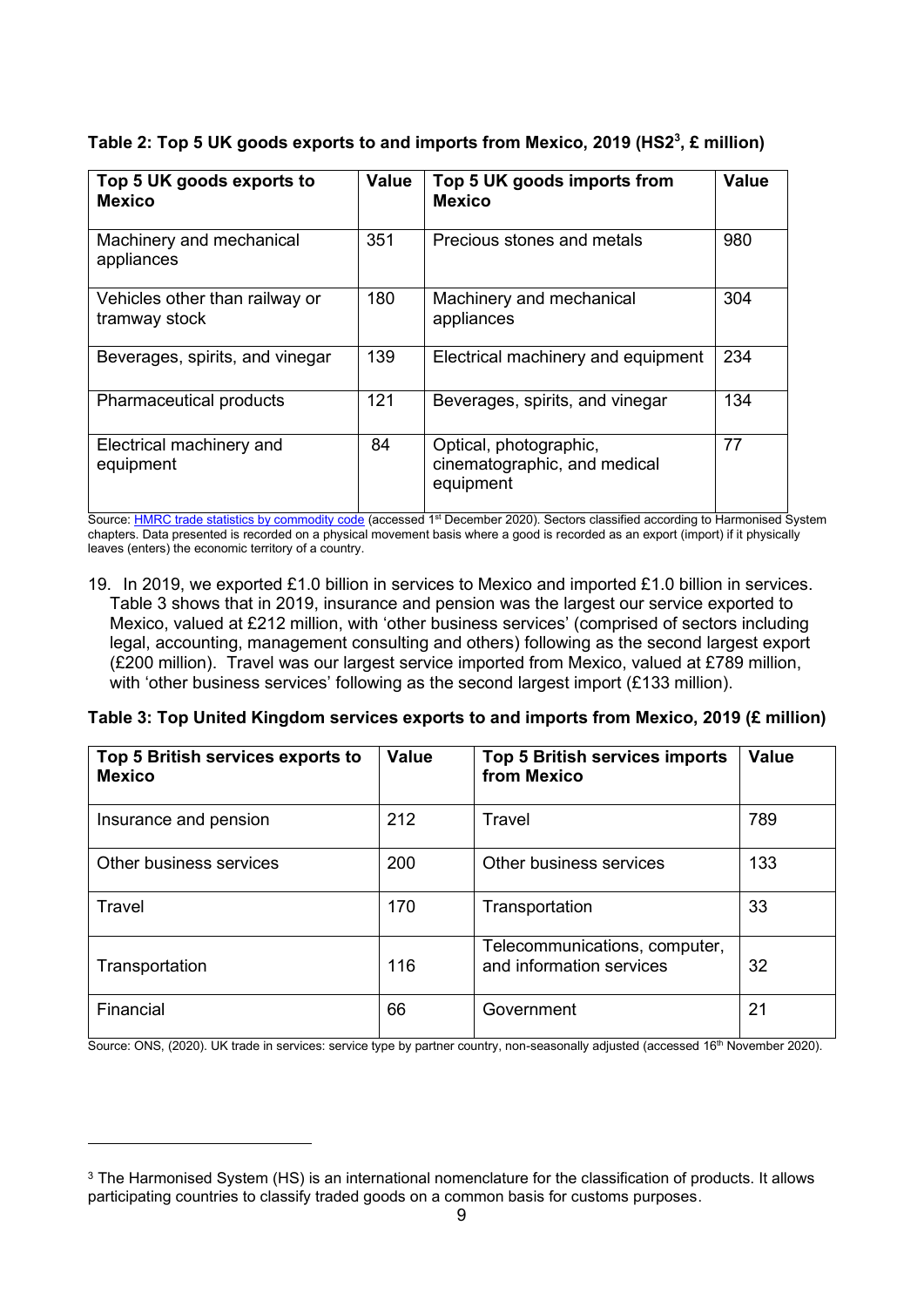*Import and export data for some sectors have been omitted by the ONS as the data might be disclosive, but the values are included in the overall totals.* 

*ONS data is recorded on a 'Balance of Payments' or 'change of ownership' basis where a good or service leaving (entering) the economic territory of a country is recorded as an export (import) only if it has changed ownership between the resident of the reporting country and non-residents. Goods exports (imports) are recorded by HMRC if a good physically leaves (enters) the economic territory of a country.* 

#### <span id="page-8-0"></span>**British businesses exporting to and importing from Mexico**

- 20. In 2019, HMRC estimated that around 3,800 VAT-registered businesses exported goods to Mexico and around 1,300 imported goods from Mexico. 4 As these figures only include businesses trading in goods, they are likely to underestimate the total number of businesses trading with Mexico.
- 21. For context, provisional survey data from the ONS shows that around 340,500 (non-financial) registered British businesses traded in either goods or services or both in 2018 with another country.<sup>5</sup> This was just under 15% of all VAT/PAYE registered businesses. There were around 211,100 (non-financial) registered businesses in the UK engaged in goods trade with another country and 188,400 (non-financial) registered businesses trading in services in 2018. Some of these businesses traded in both goods and services. There will be other businesses trading internationally, which are not identified by these surveys as they are not registered for VAT. Neither of these sources include businesses trading below the VAT registration threshold.

## <span id="page-8-1"></span>**Economic impact of the EU-Mexico EPPCCA**

- 22. The EU-Mexico EPPCCA, which established a free trade area, liberalising two-way trade in industrial products and progressively liberalising two-way trade in agricultural, agri-food and fisheries products, was signed in 1997 and entered into force in 2000. The EU-Mexico EPPCCA also contains *inter alia* provisions on quotas, movement of capital, competition, and intellectual property.
- 23. A 2018 European Commission report looking at implementation of EU free trade agreements included information on the EU-Mexico EPPCCA.<sup>6</sup> It highlighted that between 2002 and 2017 EU goods exports to Mexico had increased by 12.0% and EU goods imports from Mexico by 19.6%, although it must be noted that trade would have been likely to expand in the absence of the agreement.

# <span id="page-8-2"></span>**Potential loss to the United Kingdom if the Agreement is not brought**

#### **into effect**

24. The Agreement not being applied would result in businesses losing the preferences negotiated under the EU-Mexico EPPCCA. This would include the re-imposition of many tariffs, returning to World Trade Organization Most-Favoured Nation ("MFN") tariff treatment with Mexico. Any benefits derived from trading under preferences through the EU-Mexico EPPCCA, such as increases in trade flows, may then be reversed.

<sup>&</sup>lt;sup>4</sup> HMRC, (2020). <u>Regional trade statistics interactive analysis: second quarter 2020</u> (accessed 1st December 2020)

<sup>5</sup> ONS, (2019). [Annual Business Survey exporters and importers](https://www.ons.gov.uk/businessindustryandtrade/business/businessservices/datasets/annualbusinesssurveyimportersandexporters) (accessed 1st December 2020)

<sup>&</sup>lt;sup>6</sup> European Commission (2018), <u>'Individual reports and info sheets on Implementation of EU Free Trade</u> [Agreements'.](http://trade.ec.europa.eu/doclib/docs/2018/october/tradoc_157473.PDF)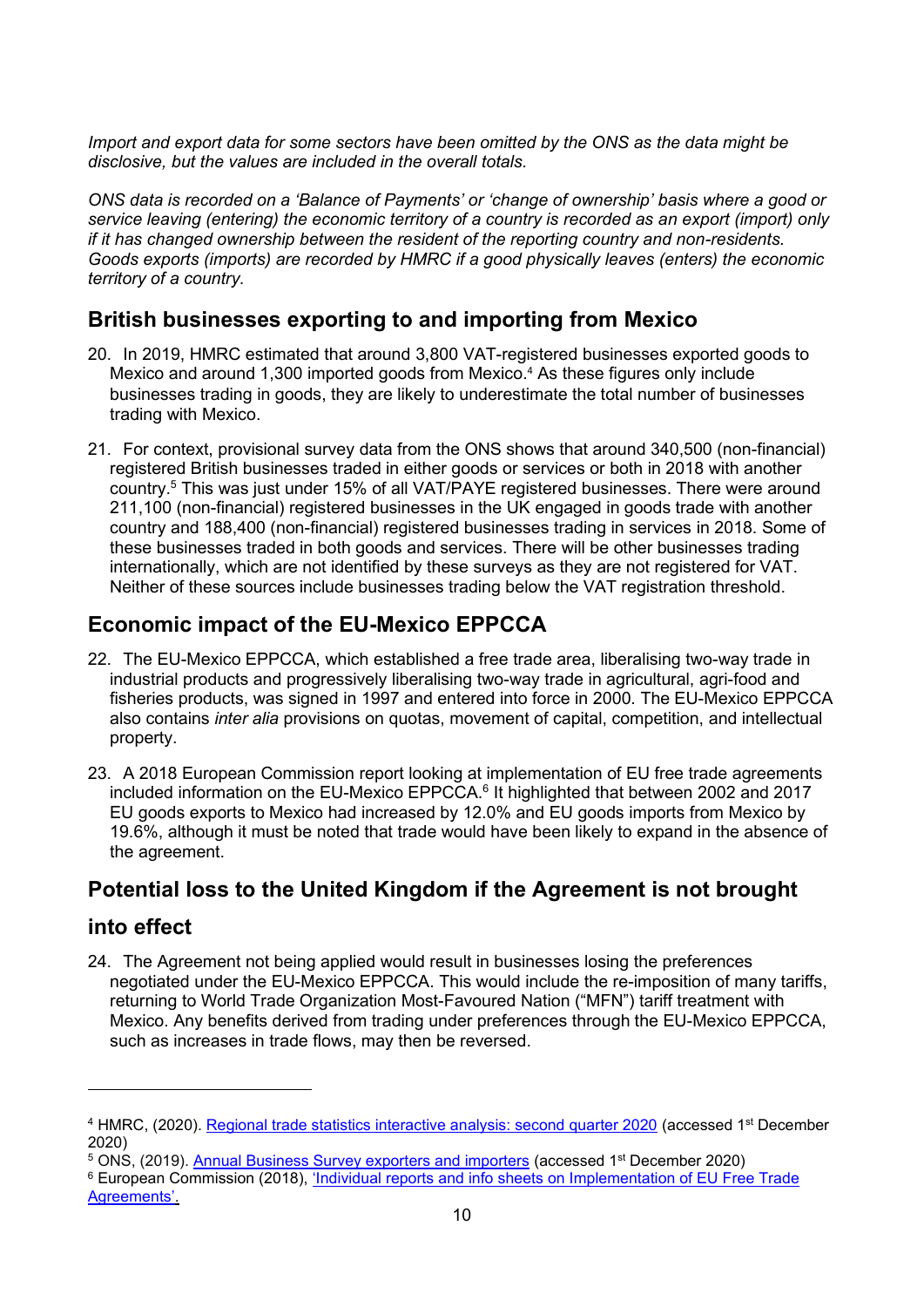- 25. It is unlikely that the entire effect of the EU-Mexico EPPCCA would disappear. Tariffs would revert to MFN rates, discussed in further detail below, but it could take longer for some of the other benefits to be lost. Some gains might endure even in the long run. For example, we might still benefit from any regulatory arrangements agreed because of the EU-Mexico EPPCCA. Business connections formed because of the EU-Mexico EPPCCA might also endure.
- 26. The size of the impact of not bringing into force or applying the Agreement would depend on the responsiveness of trade flows to increased costs brought about by the loss of access to the preferences provided under the Agreement. 7

#### <span id="page-9-0"></span>**Immediate impact if not brought into effect**

#### **Impact of tariffs under current MFN<sup>8</sup>**

- 27. Much international goods trade takes place in products for which MFN rates are already zero. However, trade and association agreements provide additional opportunities by reducing tariffs on products where this is not the case. If the Agreement is not brought into effect, tariffs between the two countries would revert to MFN rates. This would lead to an increase in duties applied on some British exports to, and imports from, Mexico.
- 28. To estimate the potential impact of losing tariff preferences, assumptions have to be made. It is assumed all current trade between us and Mexico occurs at the negotiated preferential tariff rate and current patterns of trade remain unchanged in the future. Without taking into account the effect of unilateral preferences, reverting to Mexico's current MFN tariff rates and the UK Global Tariff (our post-transition period MFN schedule) would result in an annual increase in total duties of around £79 million. This would predominately consist of duties applied to our exports increasing by around £60 million, with duties on imports increasing by around £19 million $9$
- 29. However, these estimates assume that all tariff preferences offered under the current EU-Mexico EPPCCA are fully utilised by exporters. This is unlikely to be true. For example, estimates from the European Commission suggest that in 2019, 63% of the UK's eligible goods exports to Mexico (defined as those which occurred under tariff lines where a preferential rate was offered under the EU-Mexico EPPCCA) actually utilised the tariff preferences. Additionally, evidence suggests that 43% of the UK's eligible goods imports from Mexico in 2019 were

<sup>7</sup> Head K and Mayer T (2014), ['Gravity Equations - Workhorse, toolkit and cookbook',](https://www.sciencedirect.com/science/article/pii/B9780444543141000033) *Handbook of International Economics*, 4, pp. 131-195.

Dhingra S, et al. (2018), ['Beyond Tariff Reductions: What Extra Boost From Trade Agreement Provisions?'](http://eprints.lse.ac.uk/88683/1/dp1532.pdf) *CEP Discussion Paper No 1532*, LSE, pp. 1-38.

<sup>&</sup>lt;sup>8</sup> Tariff schedules used in this impact assessment are the applied tariff rates, not bound tariff rates.

<sup>&</sup>lt;sup>9</sup> DIT calculations using tariff data from [ITC](https://www.trademap.org/) Market Access Map (<u>MAcMap</u>) and trade data from <u>ITC</u> [TradeMaps f](https://www.trademap.org/)or exports calculations (accessed September 2020). DIT calculations using tariff data from the European Commission and Eurostat trade data (accessed October 2020) for imports. Implied additional duties are calculated using the difference in MFN and preferential tariff rates (simple average tariffs at CN8 level) and the value of trade for each product at CN8 level (2019 for imports, 2018 for exports). Different approaches and data sources for this analysis are likely to yield different results. Calculations on duties applied to UK exports also assume trade is not eligible for duty relief under inward/outward processing rules, nor under specific plurilateral agreements such as those covering civil aviation and pharmaceuticals, nor WTO or preferential quotas. Calculations on import duties take into account inward/outward processing rules and trade which is eligible for relief under specific plurilateral agreements but not any WTO or preferential quotas.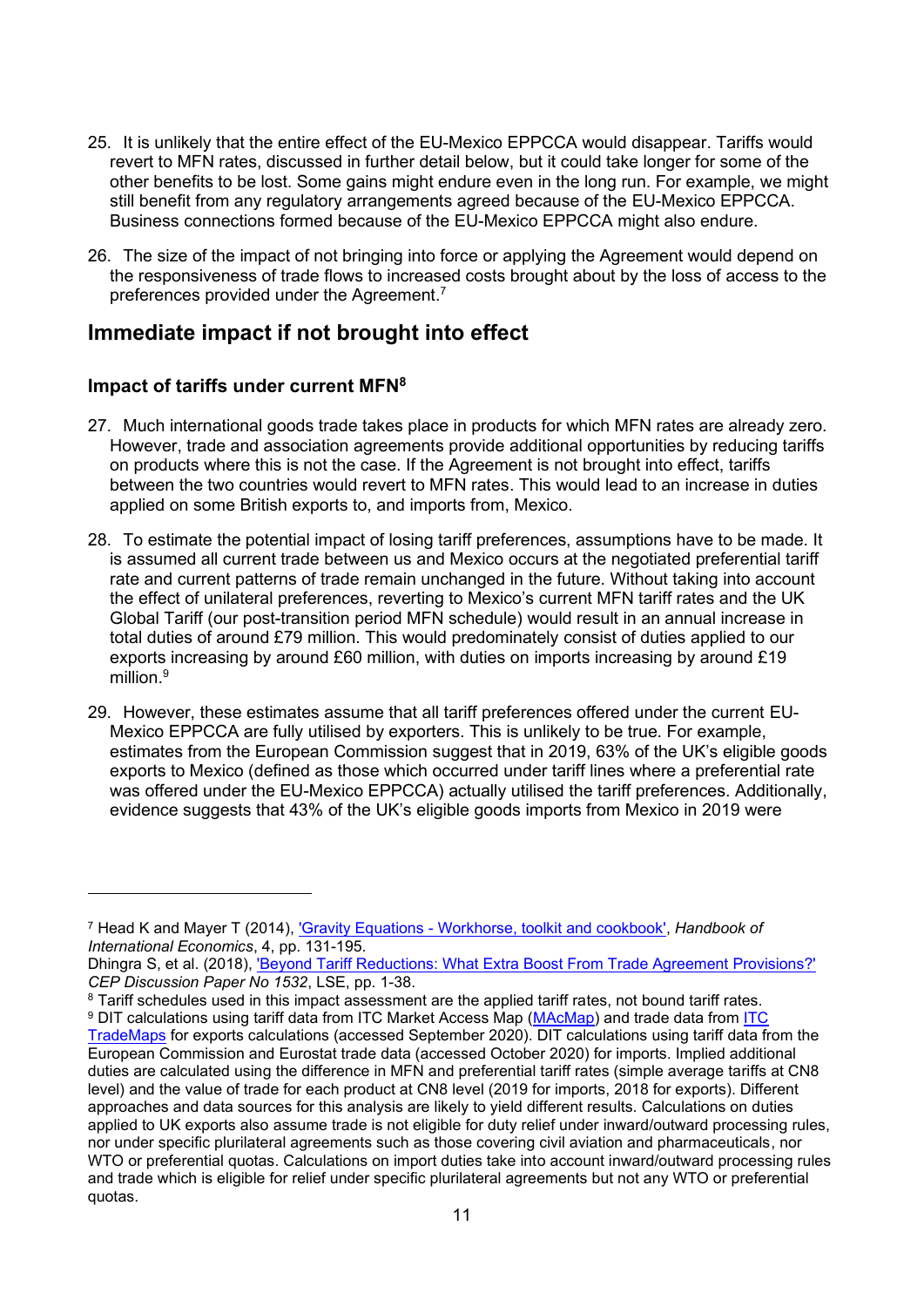imported utilising the preferences under the EU-Mexico EPPCCA.<sup>10</sup> This means that the actual increase in duties could be lower than the estimates above.

- 30. The total duty which would in fact be charged on exports and imports would also depend on how quantities and prices of traded products adjusted to the imposition of tariffs. If British producers were not previously utilising the preferential rates or producers and consumers changed their behaviour in response to higher tariffs, this cost would be lower than estimated above. These are strong assumptions, so this figure should be treated as an indicative estimate of the magnitude of the trade barrier under this scenario.
- 31. The indicative estimates show that the largest implied increases in our duties on exports would be for vehicles other than railway or tramway stock (HS87) of around £29 million, pharmaceutical products (HS30) of around £7 million, and essential oils and resinoids; perfumery (HS33) of around £3 million.
- 32. Accounting for unilateral preferences, the largest implied increases in import duties would be in plastics and articles thereof (HS39) of around £4 million, edible fruits and nuts (HS08) of around £3 million, and preparations of vegetables, fruits or nuts (HS20) of around £2 million.
- 33. Indicative estimates of implied additional tariff duties are provided above to give a sense of scale of potential additional costs of trade. Tariff duties are transfers, where the cost to business is equal to the extra tariff revenue collected by the Exchequer and Mexican Government. However, there could be wider effects of increased costs of trade, including negative impacts on consumer choice, prices, and ultimately economic growth and welfare. Estimates of implied additional duties do not therefore constitute an estimate of the impact.

#### **Businesses**

- 34. Additional duties could be absorbed by either British or Mexican businesses (depending on whether it is the importer or exporter paying the duty), passed on to consumers, or existing trade patterns could be interrupted. This could impact on the competitiveness of British businesses, leading to disruptions in supply chains and job losses in the short term.
- 35. Businesses that rely on imports as part of their supply chains may be affected if import prices rise, including British exporters that rely on Mexican inputs to export goods to the rest of the world. In 2016 (latest data), around 15.4% of the value added in our gross exports reflected imports from abroad, with Mexico accounting for 0.1% of the total value added in our gross exports (latest country-level data from 2015).<sup>11</sup> British companies which rely on Mexican imports would also become less competitive.

#### **Consumers**

36. Imported products could be more expensive for consumers if retailers pass on additional duties to consumers through increases in domestic prices. This could disproportionately affect certain groups of consumers, for example those at the lower end of the income distribution, depending on the specific sectors affected. Consumers might also see a reduction in the choice of products and services available.

<sup>&</sup>lt;sup>10</sup> Preferential utilisation rates calculated by European Commission DG Trade (updated 20<sup>th</sup> September 2020). <sup>11</sup> OECD, 2018. [Trade in Value Added \(TiVA\): Origin of value added in gross exports, December 2018](https://stats.oecd.org/Index.aspx?DataSetCode=TIVA_2018_C1). Experimental statistics.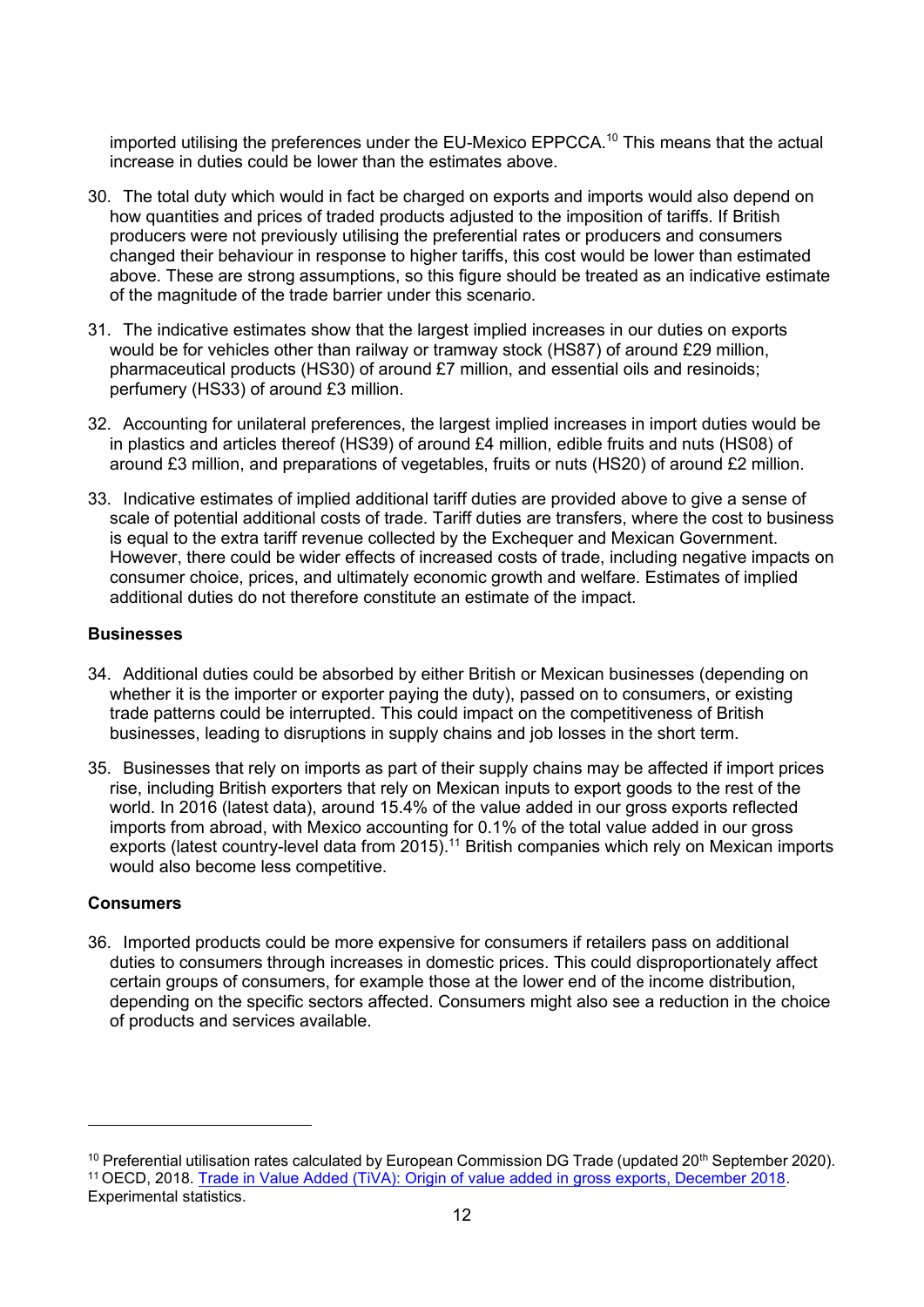#### **Longer term impact if not brought into effect**

37. In the long run, we would forgo the longer-term benefits that the Agreement would have brought to us. This could result in our long-term Gross Domestic Product ("GDP") marginally decreasing if the Agreement is not brought into effect. Given the small share of our trade under the EU-Mexico EPPCCA, it is expected that any impact on our GDP would be relatively small.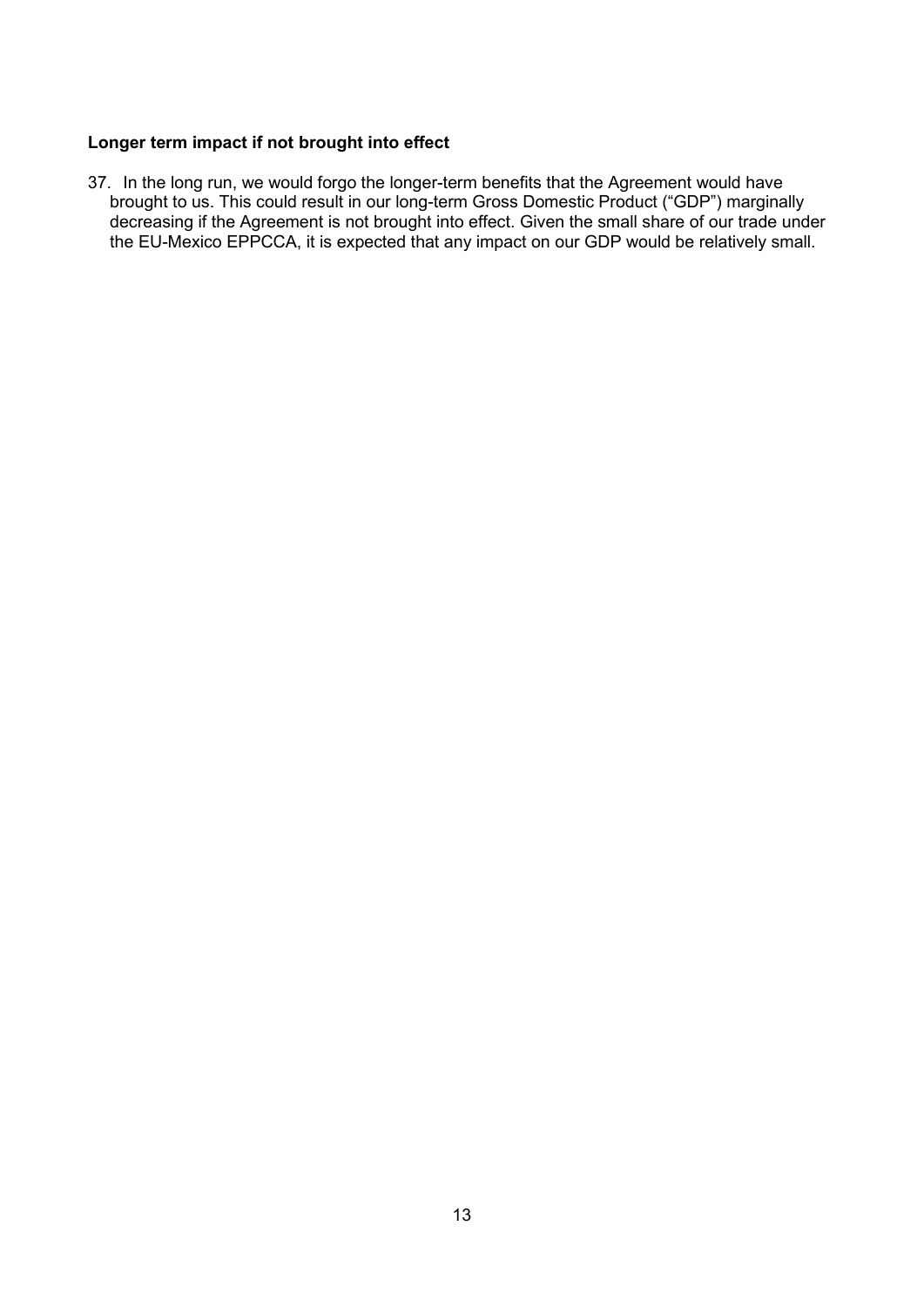# <span id="page-12-0"></span>**Explanation of the Agreement, including Significant Differences between the Agreement and the EU-Mexico EPPCCA**

38. The Agreement follows the short form approach, explained above in paragraphs 7 to 10 of this report. Beyond the general *mutatis mutandis* changes explained above, this section describes global changes made to continuity free-trade agreements following the short form approach and goes on to provide a detailed discussion of the Agreement.

#### <span id="page-12-1"></span>**Nature of the EU-Mexico EPPCCA and the Agreement**

- 39. Technical transition of the trade-related provisions of the EU-Mexico EPPCCA with few changes means that the trade substance of the Agreement is broadly the same.
- 40. Dialogue and co-operation between the UK and Mexico will continue as stated in the joint political declaration accompanying the signing of the Agreement.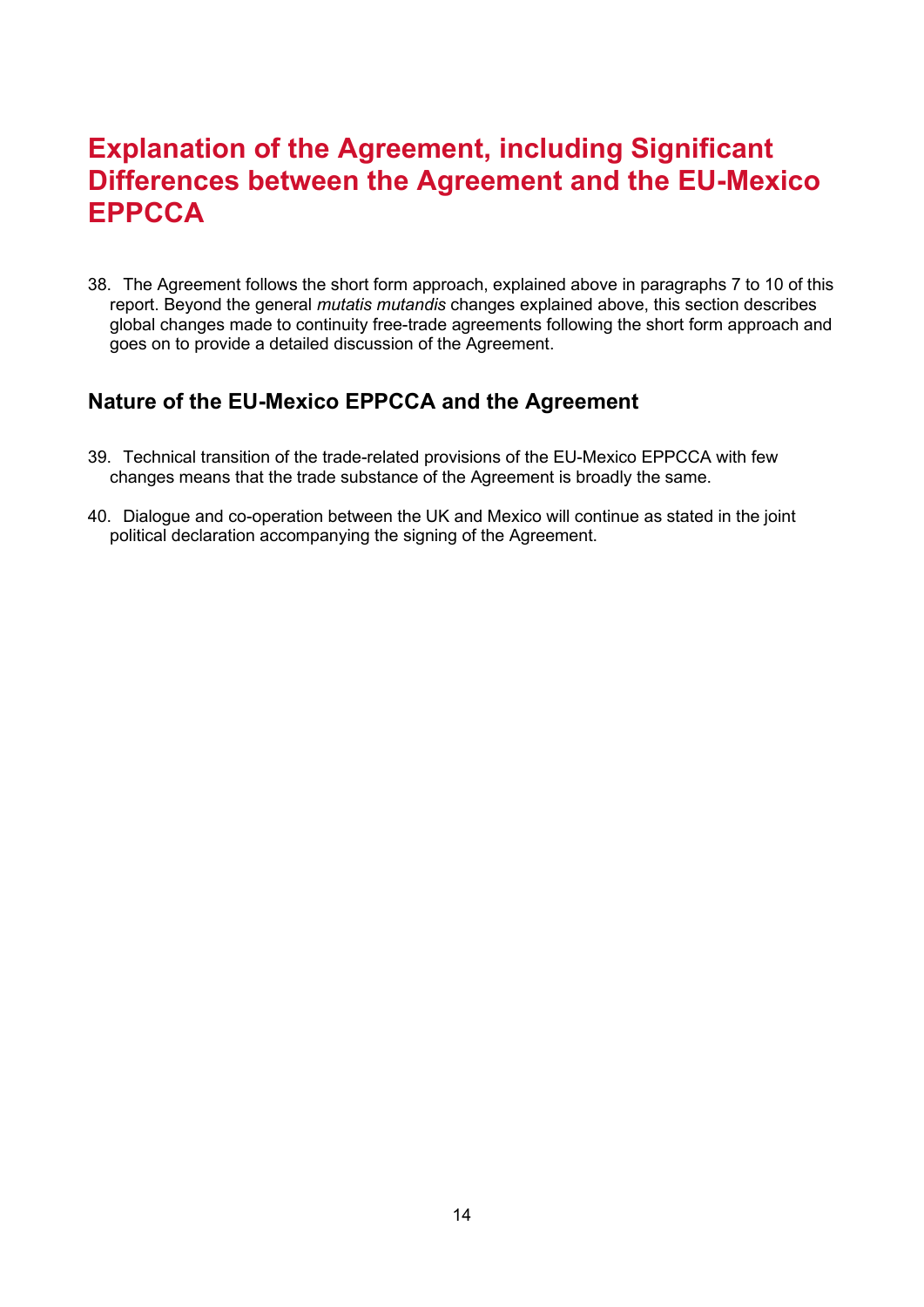# <span id="page-13-0"></span>**General Provisions**

#### <span id="page-13-1"></span>**Removal and replacement of references to the EU**

41. Under Article 3 of the Agreement, the trade-related provisions of the EU-Mexico EPPCCA are incorporated into the Agreement *mutatis mutandis*. This means the incorporated provisions are to be read taking into account any technical changes necessary to apply the EU-Mexico EPPCCA as if it had been concluded between us and Mexico, taking into account the object and purpose of this Agreement. Therefore, any references to the "European Union", "the European Community", the "EU", and "Member States" are either not incorporated into the Agreement or replaced by "the United Kingdom". Similarly, references to EU institutions have either not been incorporated or replaced with appropriate references to our equivalent institutions. All other references to the "European Union", the "European Community", the "EU", "EU Party" and "Member States" that are not explicitly deleted are read, *mutatis mutandis*, as references to the UK.

## <span id="page-13-2"></span>**Territorial Application**

- 42. Territorial application provisions set out the territories to which the agreement in question applies, and how it applies to them. The territorial application of the EU-Mexico EPPCCA to the EU is defined by reference to the Treaties establishing the European Community. The Agreement replaces this provision with Article 5, which clarifies that the Agreement applies to the UK and the territories listed in Article 5 to the extent that and under the conditions which the EU-Mexico EPPCCA applied immediately before it ceased to apply to the UK. The Agreement will apply to Gibraltar and the Crown Dependencies (Isle of Man, Bailiwick of Jersey, Bailiwick of Guernsey). The territories, other than the UK itself, to which the Agreement applies are separated into the following categories based upon the application of EU law to date:
	- a. the Crown Dependencies (Isle of Man, Bailiwick of Jersey, Bailiwick of Guernsey), to which, broadly, provisions relating to trade in goods and customs apply; and
	- b. Gibraltar, to which, broadly, provisions not relating to trade in goods or customs apply.

#### <span id="page-13-3"></span>**Continuation of Time Periods**

- 43. Trade provisions of the EU-Mexico EPPCCA that require an action within a certain time period which has not yet ended under that agreement become part of the Agreement reflecting only the remaining time in which the action must occur. Where time periods in such provisions of the EU-Mexico EPPCCA have ended, any ongoing right or obligation continues to apply between us and Mexico (the "Parties") and the time period is not incorporated into the Agreement.
- <span id="page-13-4"></span>44. These outcomes are provided for by Article 6 of the Agreement, in relation to substantive rights or obligations (and unless the Agreement provides otherwise). Time periods that relate to a procedure or other administrative matter, such as a review, committee procedure or notification are not affected and therefore 'start again' when the Agreement enters into force.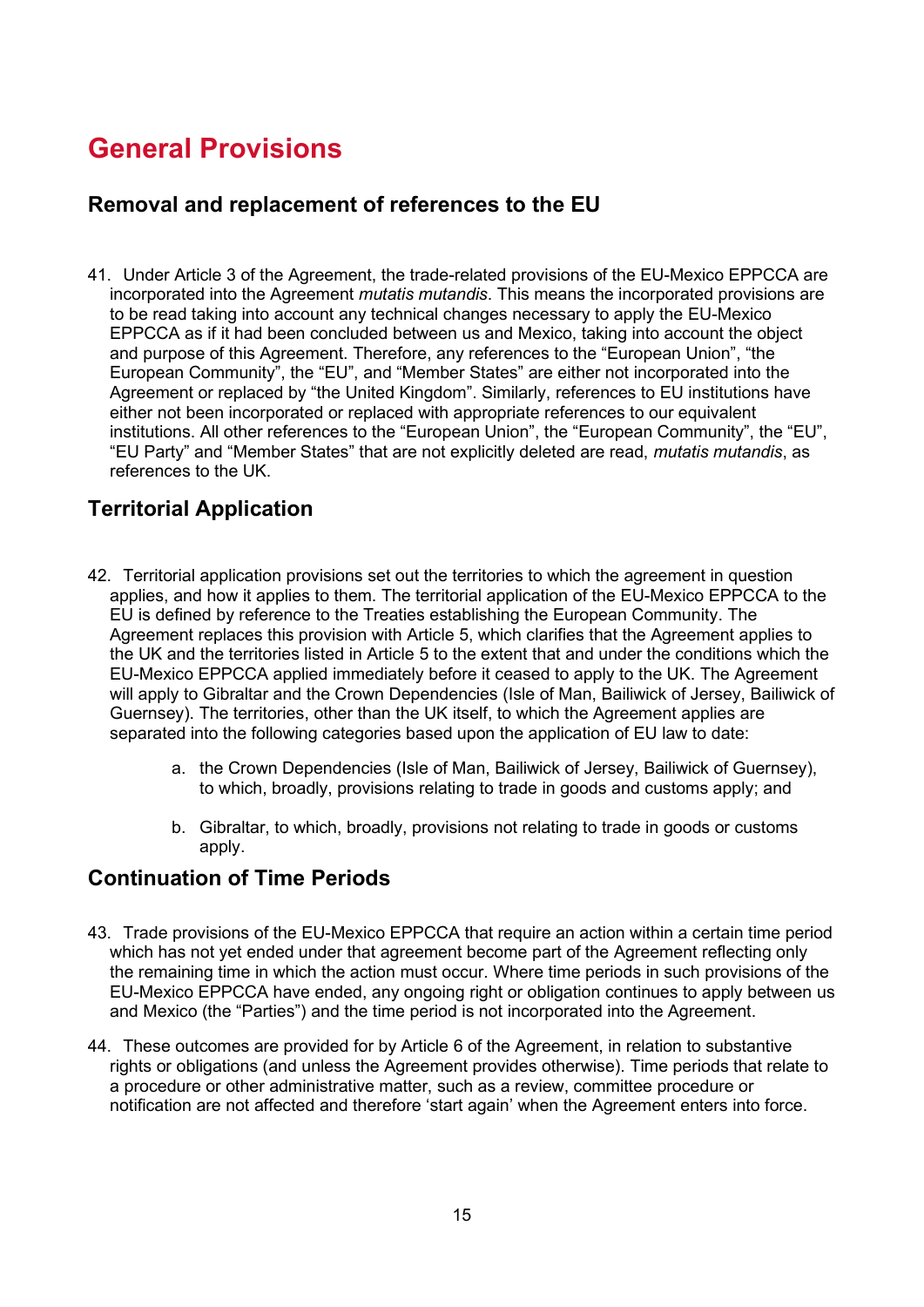## **Institutions and Committees**

- 45. Most of the institutional provisions and bodies provided for in the EU-Mexico EPPCCA have been incorporated, *mutatis mutandis*, into the Agreement. The primary bodies responsible for overseeing the operation and implementation of the Agreement are the Joint Council (the "Council") and the Joint Committee (the "Committee"). The Council and Committee are comprised of representatives of the Parties.
- 46. Article 7 of the Agreement confirms that the Council, established under Title VII of the EU-Mexico EPPCCA, is responsible for ensuring the Agreement operates properly. Article 7(2) further provides that the Council is deemed to have adopted the decisions of the Joint Council and Joint Committee established under the EU-Mexico EPPCCA before the EU-Mexico EPPCCA ceased to apply to us, to the extent those decisions relate to trade and to the Parties, *mutatis mutandis*. This approach provides for continuity of effect as it ensures that the decisions in force when the EU-Mexico EPPCCA ceases to apply to us continue to apply under the Agreement, and subject to the provisions of the Agreement.

#### <span id="page-14-0"></span>**Amendment Provisions**

- 47. Amendment provisions set out the process to be followed if the parties agree to amend the provisions of an agreement after it enters into force. Although parties to an agreement are generally free to amend it as they deem necessary, amendment provisions serve to make the process clearer, more streamlined, and transparent.
- 48. Article 11 of the Agreement is an amendment provision which outlines the process to be followed if the Parties agree to amend the Agreement after it enters into force. Article 11 provides that the Parties may agree, in writing, to amend the Agreement. Such amendments shall enter into force after the Parties' exchange written notifications certifying that they have completed their respective legal requirement and procedures. In the UK, amendments to the Agreement that are, pursuant to Article 11(1) of the Agreement, expressly subject to a formal exchange of notes to confirm completion of internal procedures would engage the Parliamentary scrutiny process set out in the CRaG Act.
- 49. Except where otherwise provided in the Agreement, the Council (or Committee insofar as such powers are delegated to it by the Council) may also make decisions which affect the Parties' commitments under the Agreement, in specific areas where the Agreement provides such powers. Decisions and recommendations of the Council or the Committee shall be drawn up by agreement between the Parties. It is in our interests for the Council and the Committee to have this function to ensure continuity of effect of the EU-Mexico EPPCCA, as far as possible, and to streamline the process of making changes to the Agreement where required.
- 50. The inclusion of an amendment provision in the Agreement does not commit us to making any changes to the Agreement once it enters into force. It simply sets out a process which may be used if needed. Therefore, the inclusion of an amendment provision is not expected to have an impact on the operability of the Agreement in a bilateral context.

## <span id="page-14-1"></span>**Entry into Force**

51. Entry into force provisions specify the date from which the provisions of an agreement will bind the parties. Existing entry into force provisions in the EU-Mexico EPPCCA have been replaced with new provisions to ensure that the Agreement is able to enter into force as swiftly as possible once the EU-Mexico EPPCCA ceases to apply to us.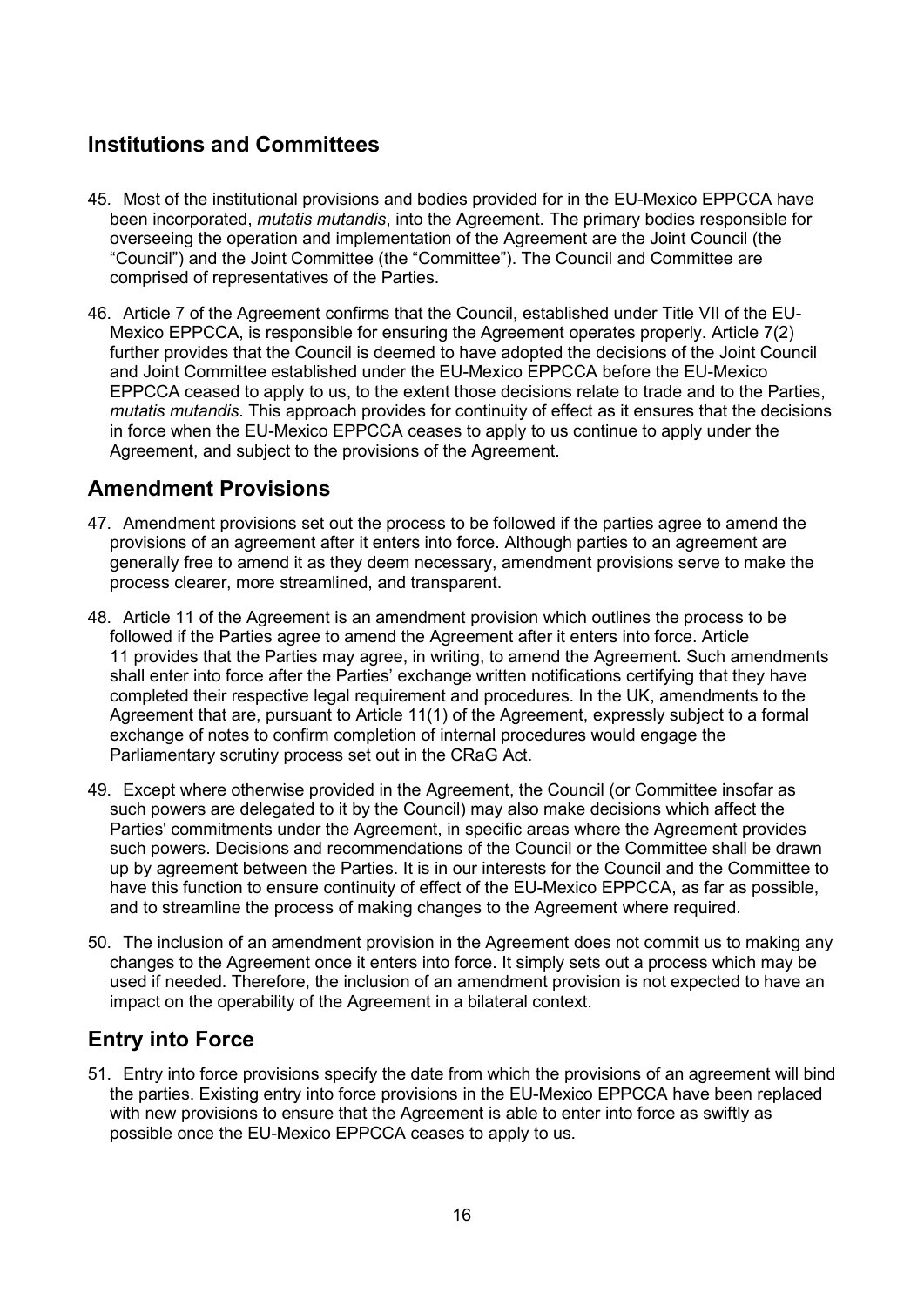- 52. Article 12 of the Agreement provides that the Agreement shall enter into force on the later of:
	- a. the date on which the EU-Mexico EPPCCA ceases to apply to the UK; and
	- b. the date of the later of the notifications by which the Parties notify each other that they have completed their respective legal procedures.
- 53. For the Agreement to enter into force, both Parties must first complete their domestic legal procedures required for entry into force. In our domestic law, before an agreement subject to ratification (as the term is defined in domestic law) may be brought into force, it must be laid before Parliament for scrutiny in accordance with the CRaG Act.
- 54. Each Party are required to submit notifications under Article 12(2) to the other Party in writing, through diplomatic channels, of the completion of its domestic procedures required for the entry into force of this Agreement.

#### <span id="page-15-0"></span>**Trade Remedies**

- 55. Trade remedies provide a safety net for domestic industry against injury caused by dumped, subsidised or unexpected surges of imports. Most WTO Members, who are major economies, have a trade remedies system.
- 56. The Agreement replicates the effects of the trade remedies provisions in the EU-Mexico EPPCCA *mutatis mutandis*.

#### <span id="page-15-1"></span>**Dispute Settlement**

- 57. The economic benefits of trade and association agreements can only be realised if they are faithfully implemented and complied with. A dispute settlement mechanism in an agreement signals the parties' intention to abide by the agreement, thereby increasing business and stakeholder confidence that the commitments set out in the agreement can, and will, be upheld. The dispute settlement mechanism therefore provides an important deterrent function. It also provides an effective mechanism for enforcing those commitments, and for resolving any disputes arising under the agreement in question.
- 58. The Agreement replicates the effects of the dispute settlement provisions under the EU-Mexico EPPCCA *mutatis mutandis*.
- 59. One of the impacts of replicating the dispute settlement provision in the existing EU trade and association agreements is that, in the event that a dispute arises, we will be directly responsible for any relevant costs associated with the dispute settlement process.

# **Subsequent Negotiations**

60. The Agreement adds an additional provision, Article 9, this establishes that both Parties will commence subsequent negotiations for an ambitious, modern and comprehensive free trade agreement within one year of the date of entry into force of this Agreement. The Parties shall strive to conclude the negotiations within three years of entry into force of this Agreement.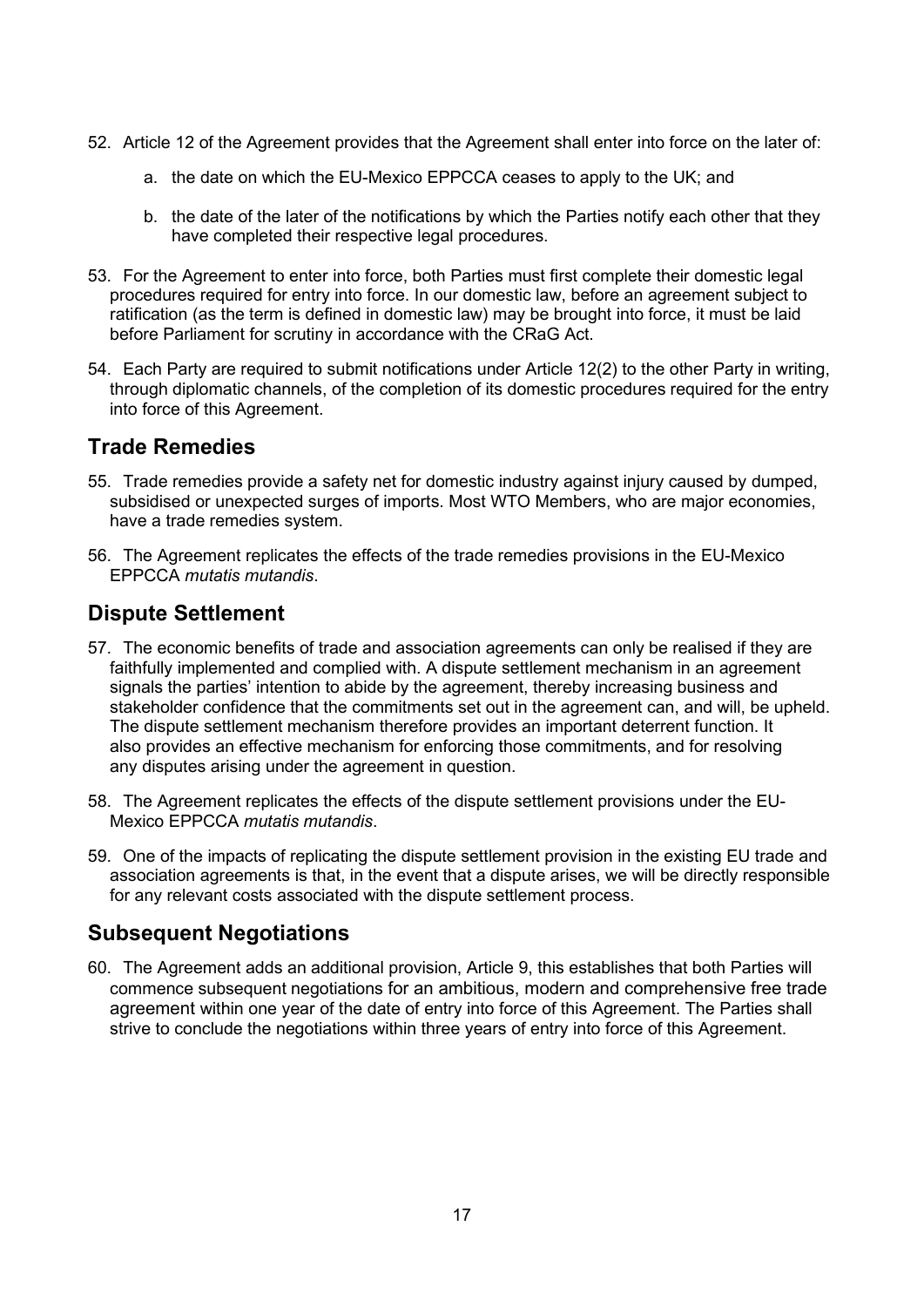# <span id="page-16-0"></span>**Annexes and Protocols**

## <span id="page-16-1"></span>**Goods**

- 61. Goods chapters in trade and association agreements set out the treatment and the level of access to the domestic market granted to the goods of each of the respective parties. Such provisions include setting tariff levels and quotas on various products, establishing agricultural safeguards and determining the rules of origin for goods to qualify for preferential treatment. Commitments on tariffs for both the Parties have, other than in those cases detailed below, been transitioned without changes. This means that, under the Agreement, tariff preferences applied by us for products from Mexico will remain the same as those applied by the EU on the date we cease to be bound by the EU-Mexico EPPCCA, and, likewise, Mexico will continue to apply the same tariff preferences to products from the UK that it is applying to products from the EU covered by the EU-Mexico EPPCCA.
- 62. The only exception to tariff commitments being transitioned without modifications relates to the size of tariff-rate quotas (see below), which can be found in the Annex to the Agreement, where these have been resized to account for the fact that the volumes apply to UK-Mexico trade rather than trade between the EU and Mexico. These changes are detailed further below.

## <span id="page-16-2"></span>**Tariff Rate Quotas**

#### **Justification for policy change**

- 63. Tariff-rate quotas ("TRQs") allow a certain quantity of a product to enter the market at a zero or reduced tariff rate. Imports above the quota are subject to a higher tariff – usually the MFN rate. The EU has agreed TRQs, both for imports to the EU and exports to partner countries, in some of its trade and association agreements. In order for products to continue to benefit from the use of these TRQs bilaterally in trade between the UK and third countries, these quotas need to be present in the new our agreements with those partners.
- 64. Most TRQs administered by the us and by partner countries have been resized to reflect the fact that the United Kingdom is a smaller import and export market than the EU. Solutions were agreed with partner countries to set quotas at a sufficient level that would allow for continuity of historic trade flows, in most circumstances, for importers and exporters from both sides.
- 65. Where possible, TRQs have been resized based on three years' worth of trade flow data which records the volume of goods that enter the United Kingdom. In order to address future market access opportunities for British and Mexican businesses, it was also agreed that a minimum level of access should be provided for all quotas, based on a proxy measure relevant to British trade. Doing so allows future market access opportunities for British and Mexican businesses using a fair, evidence-based methodology.
- 66. The agreed share has been applied to the TRQ volume at the time of signature, to account for any increases therein since the EU-Mexico EPPCCA first entered into force.
- 67. The TRQs provided in the Agreement have been calculated using trade flows. For fresh asparagus, we have resized the TRQ to the full quantity of the TRQ in the EU-Mexico EPPCCA to reflect the volume of imports from Mexico exceeding the full size of the EU-Mexico EPPCCA TRQ. For bananas, we have resized the TRQ to 12,000 tonnes to reflect the full volume of imports into the United Kingdom from Mexico, benefitting shoppers in Britain. This is larger than the full EU-Mexico TRQ of 2,010 tonnes. The in-quota tariff rate applied to bananas will be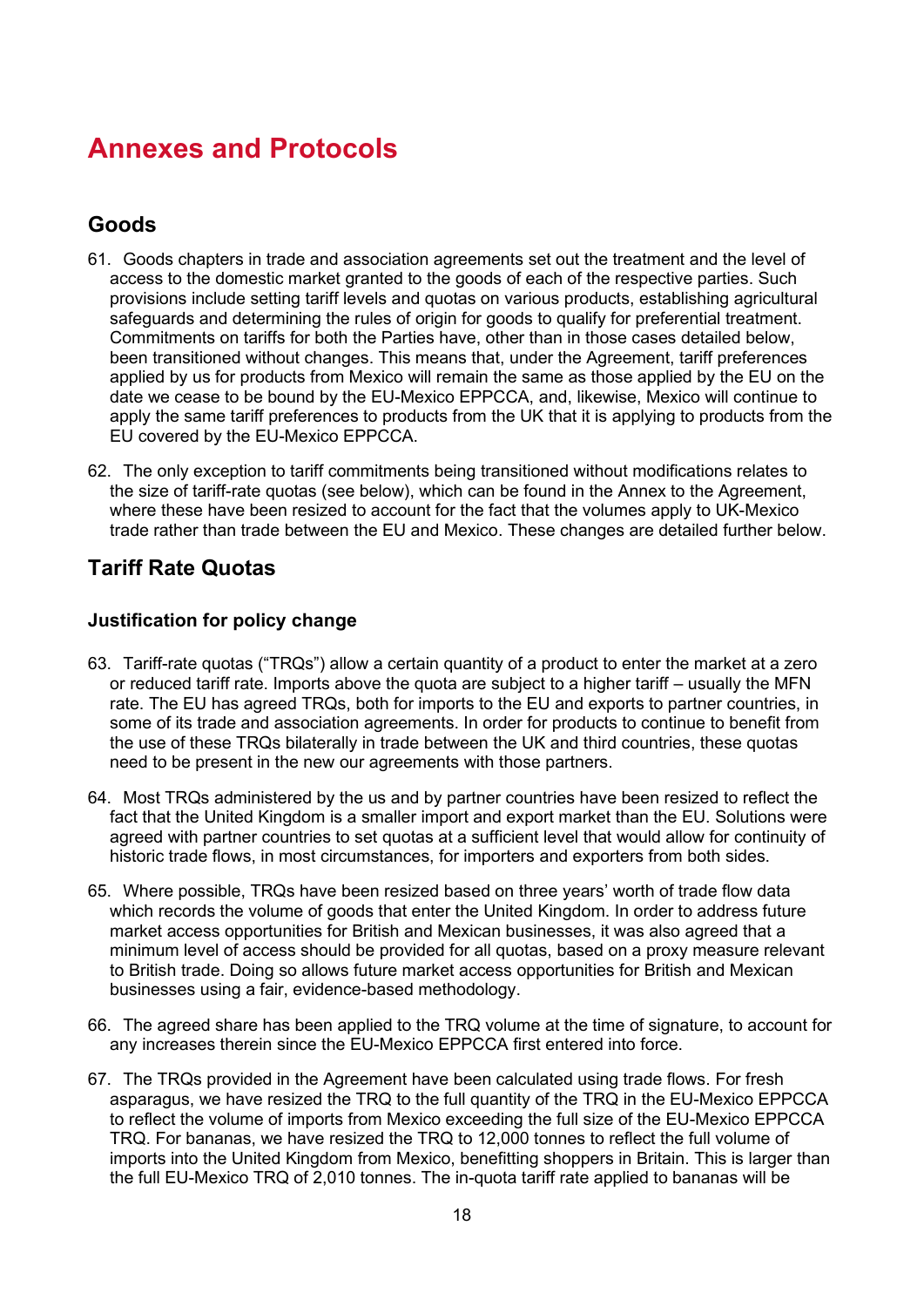£58/tonne which is the sterling equivalent of the EU-Mexico EPPCCA  $\epsilon$ 70/tonne using the same conversion methodology that was applied to WTO bound rates and the UK Global Tariff.

#### **Impacts**

- 68. Without transitioning the TRQs from the EU-Mexico EPPCCA into the Agreement, and without any other mitigating actions, goods imported from Mexico under the TRQs in the EU-Mexico EPPCCA could face higher MFN tariffs. This could make these imports more expensive. The nature and size of the impact of this change will depend on a number of factors, including existing trading patterns and the behaviour and responsiveness of domestic consumers and businesses to the change in tariff rates. Our imports from Mexico based on trade data (at tariffline level) of products that are currently covered by  $TRQs^{12}$  were worth £24 million in total in 2019, equivalent to 1% of our total goods imports from Mexico. <sup>13,14</sup>
- 69. Based on historical usage of the quotas and trade flows in relevant products, it is expected that the overall, immediate impact on British producers and consumers resulting from this approach to re-sizing TRQs would be limited. We do not produce bananas so there will be no impact on domestic production, and consumers and businesses are expected to benefit from cheaper bananas. The TRQ offered to Mexico is equal to current imports from Mexico (average 2014-16 figures), so we do not expect this to affect any other trade flows. Although asparagus is produced in the UK, the resized TRQ of 600 tonnes is substantially below the current level of imports, at 2,000 tonnes (average 2014-16 figures), so we do not expect this to affect any other trade flows. The remaining TRQs are not currently filled by Mexico so we do not expect these agreed TRQ volumes to significantly change trade flows – including in cane molasses and honey where product-specific share of trade proxies were used.
- 70. British goods exports to Mexico could be adversely affected if the relevant TRQ were not transitioned. In the absence of a free trade agreement that trade would face MFN tariffs. As explored above for British imports, the nature and size of the impact of this change would depend on a number of factors.

#### **Inward TRQs**

| Quota<br>No. <sup>15</sup> | <b>Product description</b>            | New UK quota volume<br>(tonnes, unless otherwise<br>specified) |
|----------------------------|---------------------------------------|----------------------------------------------------------------|
| 091831                     | Eggs for hatching                     | 41                                                             |
| 091833                     | Natural honey                         | 5,500                                                          |
| 091834                     | <b>Bananas</b>                        | 12,000                                                         |
| 091835                     | Flowers, fresh, June to October       | 48                                                             |
| 091837                     | Other flowers, fresh, June to October | 54                                                             |
| 091839                     | Flowers, fresh, November to May       | 48                                                             |

**Table 4: List of TRQs from Mexico to the EU and new quota volumes in the Agreement**

<sup>&</sup>lt;sup>12</sup> Trade data at tariff-line level. Products covered by quotas taken from the EU's [TARIC database.](https://ec.europa.eu/taxation_customs/dds2/taric/taric_consultation.jsp?Lang=en&SimDate=20200924)

<sup>&</sup>lt;sup>13</sup> Trade data at tariff-line level. Products covered by quotas taken from the EU's [TARIC database.](https://ec.europa.eu/taxation_customs/dds2/taric/taric_consultation.jsp?Lang=en&SimDate=20200924)

<sup>&</sup>lt;sup>14</sup> HM Revenue and Customs, UK trade statistics data. [https://www.uktradeinfo.com/Pages/Home.aspx.](https://www.uktradeinfo.com/Pages/Home.aspx) 2019 average. It should be noted that not all commodity codes within the HS product codes will be covered in every TRQ. Further, it is not necessarily the case that all trade in products under the quota will enter under this access commitment. As such, estimates based on HS6 data are likely to give an upper bound to the volume of imports and exports covered by the TRQ.

<sup>&</sup>lt;sup>15</sup> Inward quotas, which are administered by the EU, each have a unique order number. Further information about existing EU quotas can be found on the EU Customs and Taxation website.

[http://ec.europa.eu/taxation\\_customs/dds2/taric/quota\\_consultation.jsp?Lang=en](http://ec.europa.eu/taxation_customs/dds2/taric/quota_consultation.jsp?Lang=en)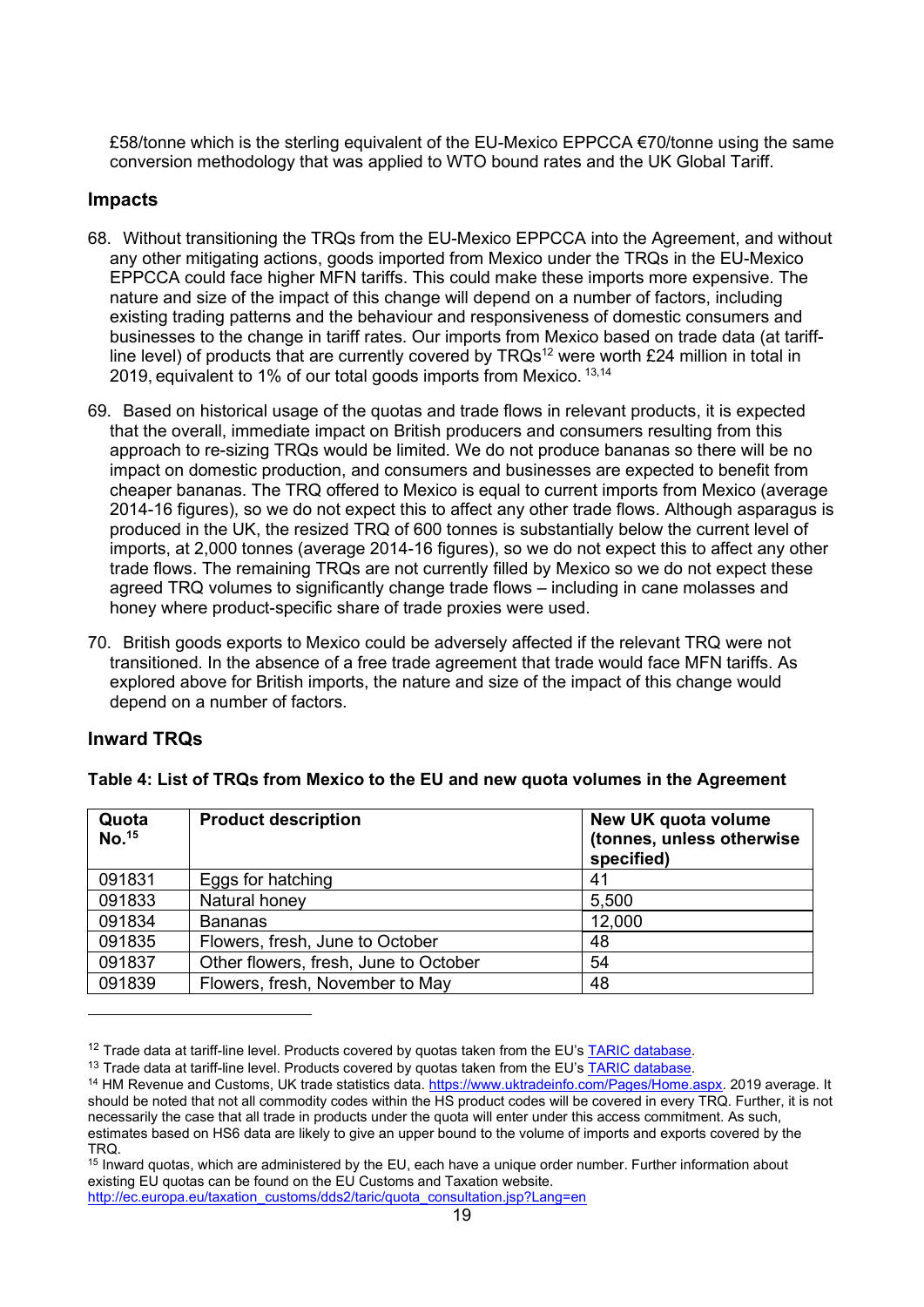| 091841  | Other flowers, fresh, November to May                         | 54                 |
|---------|---------------------------------------------------------------|--------------------|
| 091843  | Asparagus, fresh or chilled, March to November                | 600                |
| 091845  | Frozen peas                                                   | 68                 |
| 091849  | Melons, fresh, January, April and May, October<br>to December | 136                |
| 091851  | <b>Strawberries</b>                                           | 136                |
| 091853  | Prepared or preserved fish                                    | $1,634 + 68$ /year |
| 091854  | Tuna-loins                                                    | 817                |
| 091855  | Cane molasses                                                 | 106,125            |
| 091857  | Chewing gum                                                   | 136                |
| 091859  | Asparagus, prepared or preserved                              | 136                |
| 091861  | Mixtures of fruit, prepared or preserved                      | 204                |
| 091863  | Orange juice, unfermented                                     | 136                |
| 091865  | Orange juice, frozen                                          | 4,086              |
| 091867  | Pineapple juice                                               | 341                |
| 091875, | Egg yolks                                                     |                    |
| 091877, |                                                               | 136                |
| 091879, |                                                               |                    |
| 091881  |                                                               |                    |
| 091883, | Egg albumin                                                   |                    |
| 091885, |                                                               | 409                |
| 091887  |                                                               |                    |

#### **Outward TRQs**

**Table 5: List of TRQs from the EU to Mexico and new quota volumes in the Agreement**

| <b>Product description</b> | <b>New Mexico quota</b><br>volume (tonnes) |
|----------------------------|--------------------------------------------|
| Prepared or preserved fish | $1634 + an$ annual<br>increment of 68      |

## <span id="page-18-0"></span>**Entry Price System**

- 71. The EU's Entry Price System ("EPS") is a variable tariff mechanism applying to 15 types of fruits and vegetables. The EPS applies to apples, apricots, artichokes, cherries, clementines, courgettes, cucumbers, lemons, mandarins, oranges, peaches/nectarines, pears, plums, table grapes and tomatoes during their respective, approximate European growing seasons.
- <span id="page-18-1"></span>72. Under the EPS, a specific duty is charged in addition to the *ad valorem* duty, whenever the price at which the goods are imported is below a pre-determined entry price. The specific duty varies depending on the difference between the entry price and the import price of the goods. In most cases, if the import price of the consignment undercuts the entry price by more than 8%, the full bound specific tariff is applied. These entry prices and specific tariffs are provided in the EU's Schedule of Commitments to the WTO General Agreement on Tariffs and Trade ("GATT").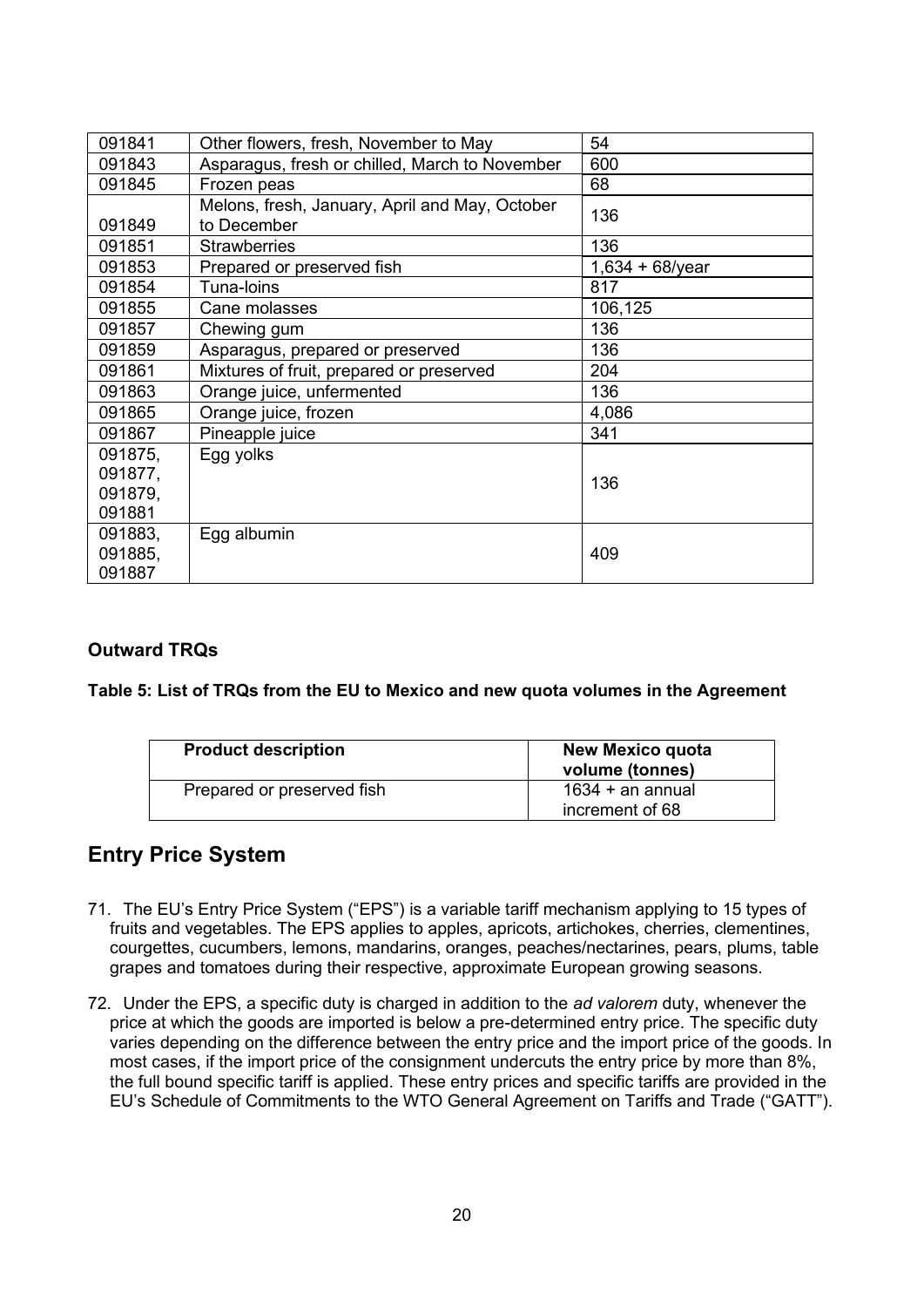# **Justification for policy change**

- 73. We are retaining the flexibility to implement an EPS following its withdrawal from the EU.
- 74. This provision provides continuity of effect by ensuring that if we apply an EPS, the modifications provided for in incorporated Annex 1 to Decision No 2/2000 of the EU-Mexico Joint Council will continue to apply under the Agreement. In the event that we apply an EPS, the Agreement provides that the *ad valorem* part of the duty will be eliminated, but the specific duty will be retained.

#### **Impact**

75. The UK's GATT Schedule of Commitments (published 24 July 2018) replicates the entry prices and specific tariffs as bound in the EU's GATT Schedule. Any future UK EPS will therefore have entry prices and specific duties no higher than those specified in our GATT Schedule.

## <span id="page-19-0"></span>**Rules of Origin**

- 76. In trade and association agreements, rules of origin ("RoOs") are used to determine the economic nationality of a good. In order to qualify for preferential tariff rates, a good must "originate" in one of the parties to the agreement. Trade and association agreements may also allow materials originating and/or processed in a country other than the exporting party to count towards meeting the specific origin requirements for preferential treatment, a process known as "cumulation".
- 77. There are two main categories relevant to determining whether goods "originate" in the exporting country for the purposes of a trade or association agreement:
	- a. *Wholly obtained* These goods are wholly obtained or produced entirely in a single country. Examples include: (i) mineral products extracted from the soil; and (ii) live animals born and raised there.
	- b. *Substantial transformation* These goods are made from materials which come from more than one country, and the origin is, therefore, defined as that of the country where the goods were last substantially transformed. This can be determined in three ways:
		- I. *Value added* This type of rule requires that a particular proportion of the final value of the product be added in the exporting country.
		- II. *Change in Tariff Classification ("CTC***")** This type of rule requires that the final product be sufficiently different from the imported materials so that it moves to a different tariff classification altogether.
		- III. *Specific processing or manufacturing* These rules typically apply where value added or CTC rules may not adequately determine originating status, and where specific processes are required to meet originating criteria.
- 78. During the transition period, all British content is currently considered as "originating" in the EU and our exports are designated as "EU origin". This means that originating materials from, and processing in, the UK and the rest of the EU-27 Member States can be used interchangeably in our bilateral trade with existing EU trade partners. This will no longer be the case when existing EU trade and association agreements cease to apply to us at the end of the transition period.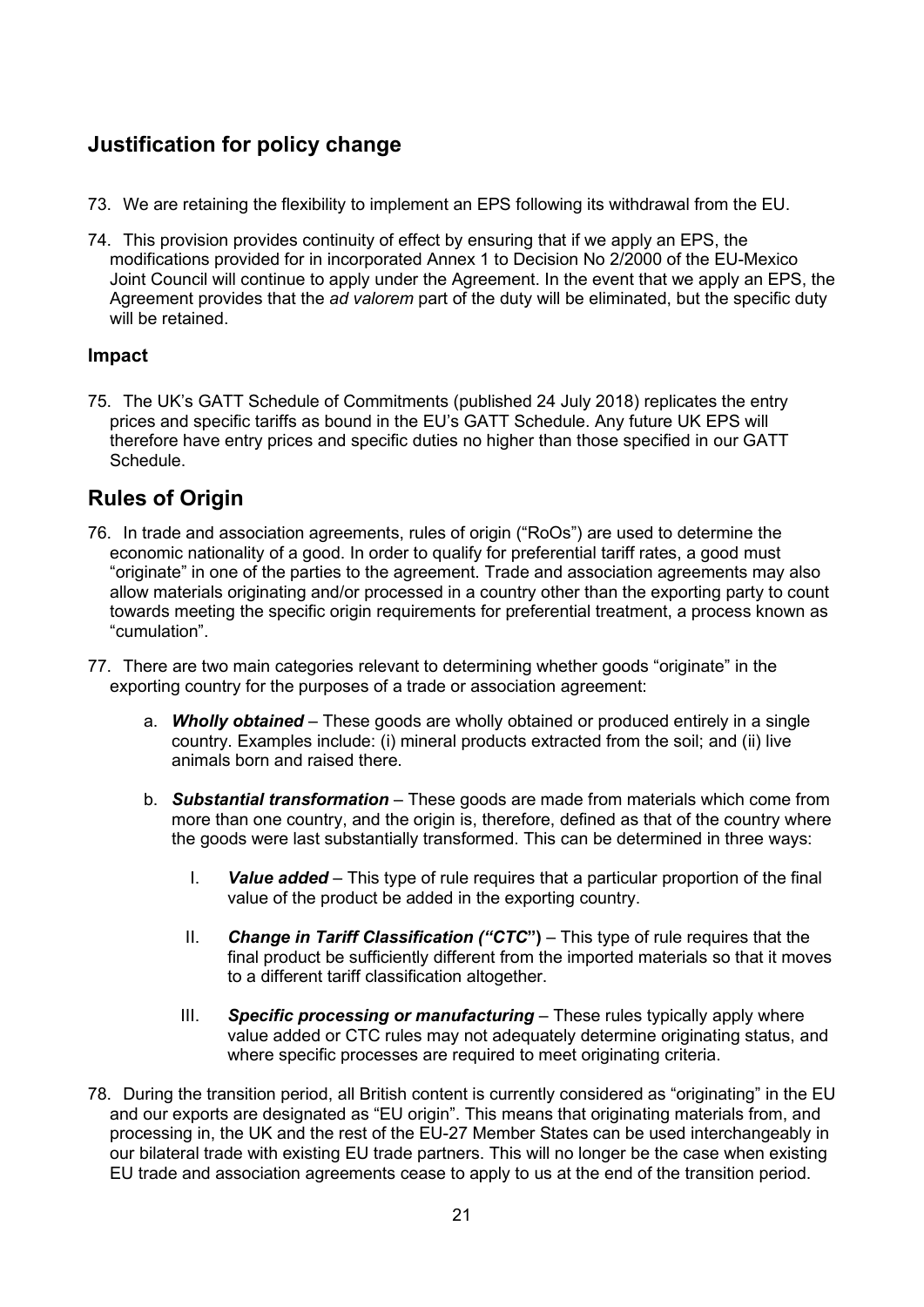- 79. At this point, the designation of our exports will shift from "EU" originating to "UK" originating, and EU content will (unless specific provision is made in the new UK continuity trade agreements) no longer count towards meeting the origin requirements for preferential treatment for either party. This change would have implications for goods traded between us, the EU and Mexico.
- 80. To address these implications and to provide maximum continuity for business, the Agreement provides that EU materials can be recognised (i.e. cumulated) in the Parties exports to one another. Furthermore, EU processing can be recognised (i.e. cumulated) in our exports to Mexico. The cumulation arrangements are set out in incorporated Annex III to Decision 2/2000. The provisions on cumulation of EU materials and processing will apply for 3 years after entry into force. Not more than 30 months after the entry into force of this Agreement, the Parties shall consider whether the period should be extended.

#### **Impact**

- 81. If cumulation of EU content for the Parties was not permitted under the Agreement, some UK and Mexican based exporters could find themselves unable to access preferences, as they are currently able to. For example, British exporters to Mexico who rely on EU content might have to revert to paying Most Favoured Nation (MFN) tariff rates, if they continued using EU content, or they might have to review and reassess their existing supply and value chains as a result of this change to existing terms. The impact would, of course, vary across sectors.
- 82. The Agreement provides only for trade between the Parties and does not provide for either Party's direct trade with the EU, including, for example, where British and Mexican based exporters use content from each other in exports to the EU. On signature of the Agreement, the Parties also made an Exchange of Notes relating to a trilateral approach to rules of origin.

## <span id="page-20-0"></span>**Origin Quotas**

- 83. Origin Quotas allow a volume of specific product lines to be exported under a more lenient rule of origin. They allow exporters who may have struggled to meet the origin requirements in the list of product-specific rules to secure preferential access for a specified volume of their product.
- 84. The Origin Quotas in the EU-Mexico EPPCCA were agreed upon in relation to the size of the EU and Mexican markets. To provide continuity for businesses and maintain the market access for exporters offered under the original quotas for these products, the UK and Mexico have replicated the Origin Quotas between the EU and Mexico and re-sized them to reflect the bilateral trade flows observed in recent years and the fact that the UK is a smaller market than the EU28. Quota sizes were agreed with Mexico to allow for a sufficient level that will allow for continuity of historical trade flows.
- 85. Table 6 sets out the new UK-Mexico Origin Quotas applicable under the Agreement.

| <b>Product description</b>                                 | New quota volume |
|------------------------------------------------------------|------------------|
| Woven fabrics of cotton: other                             | $148,800m^2$     |
| Woven fabrics of man-made filament<br>86. .<br>yarn: Other | $260,400m^2$     |

Table 6: List of origin quotas from the UK to Mexico and new quota volumes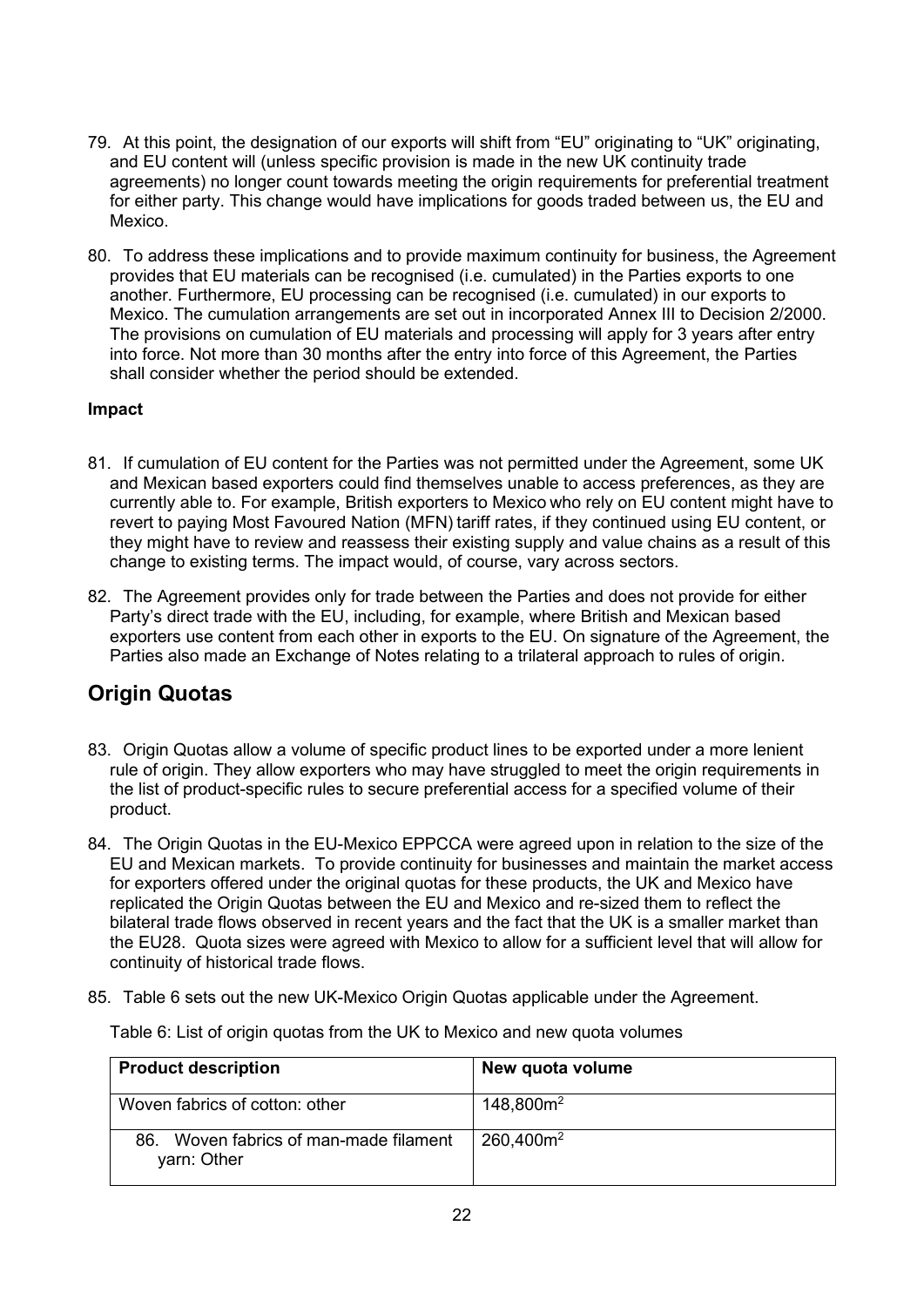| Woven fabrics of man-made staple fibres:<br>Other                                                                                                                                                        | 148,800m <sup>2</sup> |
|----------------------------------------------------------------------------------------------------------------------------------------------------------------------------------------------------------|-----------------------|
| Woven pile fabrics and chenille fabrics, other<br>than fabrics of heading No 5802 or 5806:<br>Other                                                                                                      | $37,200m^2$           |
| Narrow-woven fabrics, other than goods of<br>heading No 5807; narrow fabrics consisting<br>of warp without weft assembled by means of<br>an adhesive (bolducs): Other                                    |                       |
| Quilted textile products in the piece,<br>composed of one or more layers of textile<br>materials assembled with padding by<br>stitching or otherwise, other than embroidery<br>of heading No 5810: Other |                       |
| Footwear with outer soles and uppers of<br>rubber or plastics                                                                                                                                            | 8,928 pairs           |
| Women's footwear with outer soles of rubber,<br>plastics, leather or composition leather and<br>uppers of leather, with customs value over<br><b>USD 20</b>                                              | 18,600 pairs          |
| Men's footwear with outer soles of rubber,<br>plastics, leather or composition leather and<br>uppers of leather, with customs value over<br><b>USD 20</b>                                                | 18,600 pairs          |
| Children's footwear with outer soles of<br>rubber, plastics, leather or composition<br>leather and uppers of leather, with customs<br>value over USD 20                                                  | 9,300 pairs           |
| Footwear with outer soles of rubber, plastics<br>leather or composition leather and uppers of<br>textile materials                                                                                       | 8,928 pairs           |

## **Customs**

87. The Agreement incorporates the customs provisions of the EU-Mexico EPPCCA, *mutatis mutandis*. However, minor technical changes have been made to the following provisions of the Agreement:

a) Article 17(3) to Decision 2/2000 has been amended to reflect that an Annex on Mutual Administrative Assistance in Customs Matters has been adopted under the Incorporated Decision further to the EU-Mexico Joint Council's to Decision 5/2004.

b) Article 14 to the Annex on Mutual Administrative Assistance in Customs Matters to Decision 5/2004 has been amended by (i) removing 14(1)(c) which relates to communication between the EU Commission and customs authorities of EU Member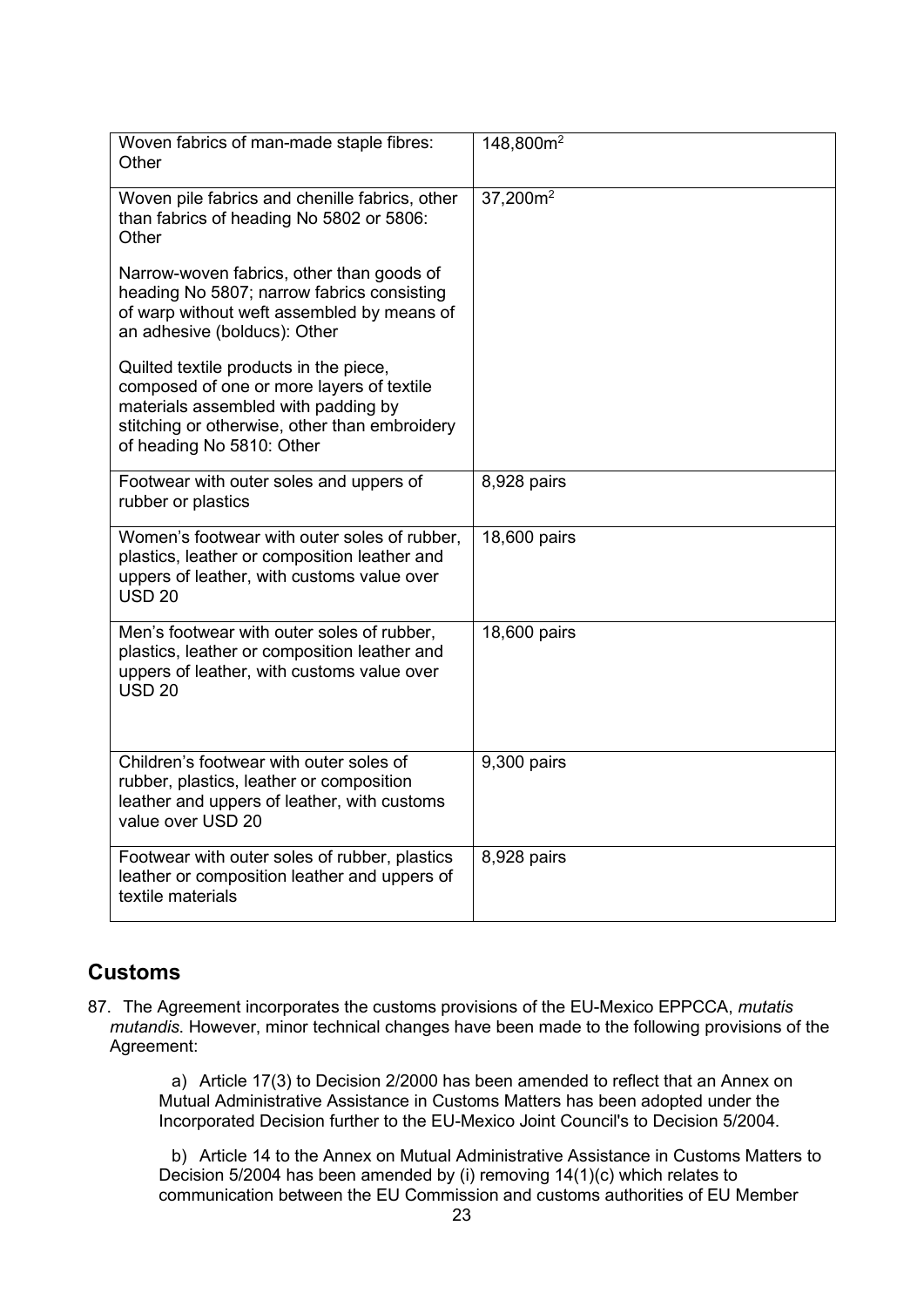states and (ii) amending 14(2) to remove reference to cooperation agreements between individual EU Member States and Mexico and making this a commitment between the UK and Mexico.

88. The above minor changes are not expected to have any direct impact on trade flows.

## <span id="page-22-0"></span>**Intellectual Property**

- 89. The UK's existing Intellectual Property ("IP") obligations found in international and trade agreements will remain in place. We will remain a member of the World Intellectual Property Organization (WIPO), and remain fully compliant with those WIPO treaties to which we are already a Party. We will also remain fully compliant with the World Trade Organization's agreement on the trade related aspects of intellectual property rights (TRIPS).
- 90. The Agreement continues our obligations to provide adequate and effective Intellectual Property ("IP") protection in accordance with the highest international standards and to cooperate with Mexico on aspects of IP. It achieves this by incorporating the relevant provisions of the EU-Mexico EPPCCA, *mutatis mutandis*.
- 91. The Agreement also retains the obligations made under Decision 2/2001 of the EU-Mexico Joint Council which require Mexico to accede to various international IP agreements. As the Agreement replicates the effects of the current obligations under the EU-Mexico EPPCCA, this is not expected to have an impact on trade flows.

#### <span id="page-22-1"></span>**Government Procurement**

- 92. Government procurement commitments in trade agreements provide enforceable rules and standards for a transparent and non-discriminatory framework on government procurement. They also liberalise specific procurement markets between the parties and provide enforceable market access commitments.
- 93. The Agreement has retained the commitments on public procurement that relate to the Parties.
- 94. An amendment has been made to Annex XIII to Decision 2/2000 to reflect the fact that upon entry into force of the Agreement, we will provide Mexico with the details of means of publication of procurement notices in the UK. This will replace the reference to the Official Journal of the European Union.
- 95. In addition, changes have been made to the statistical reporting obligation (Article 31(7)(a) to Decision 2/2000) and the procedures for updating applicable threshold values under the Agreement (paragraph 2 of Part C of Annex X to Decision 2/2000) to align with current practices.
- 96. These changes are not expected to have a significant impact on trade flows.

#### <span id="page-22-2"></span>**Technical Barriers to Trade**

- 97. Technical barriers to trade ("TBT") provisions in trade and association agreements cover aspects relating to technical regulations, standards, and conformity assessment for goods. They play an important role in reducing non-tariff barriers for businesses, for example, through increasing the transparency of a trading partner's regulatory requirements.
- 98. It was not necessary to make any changes to the TBT provisions in the EU-Mexico EPPCCA when incorporating them into the Agreement.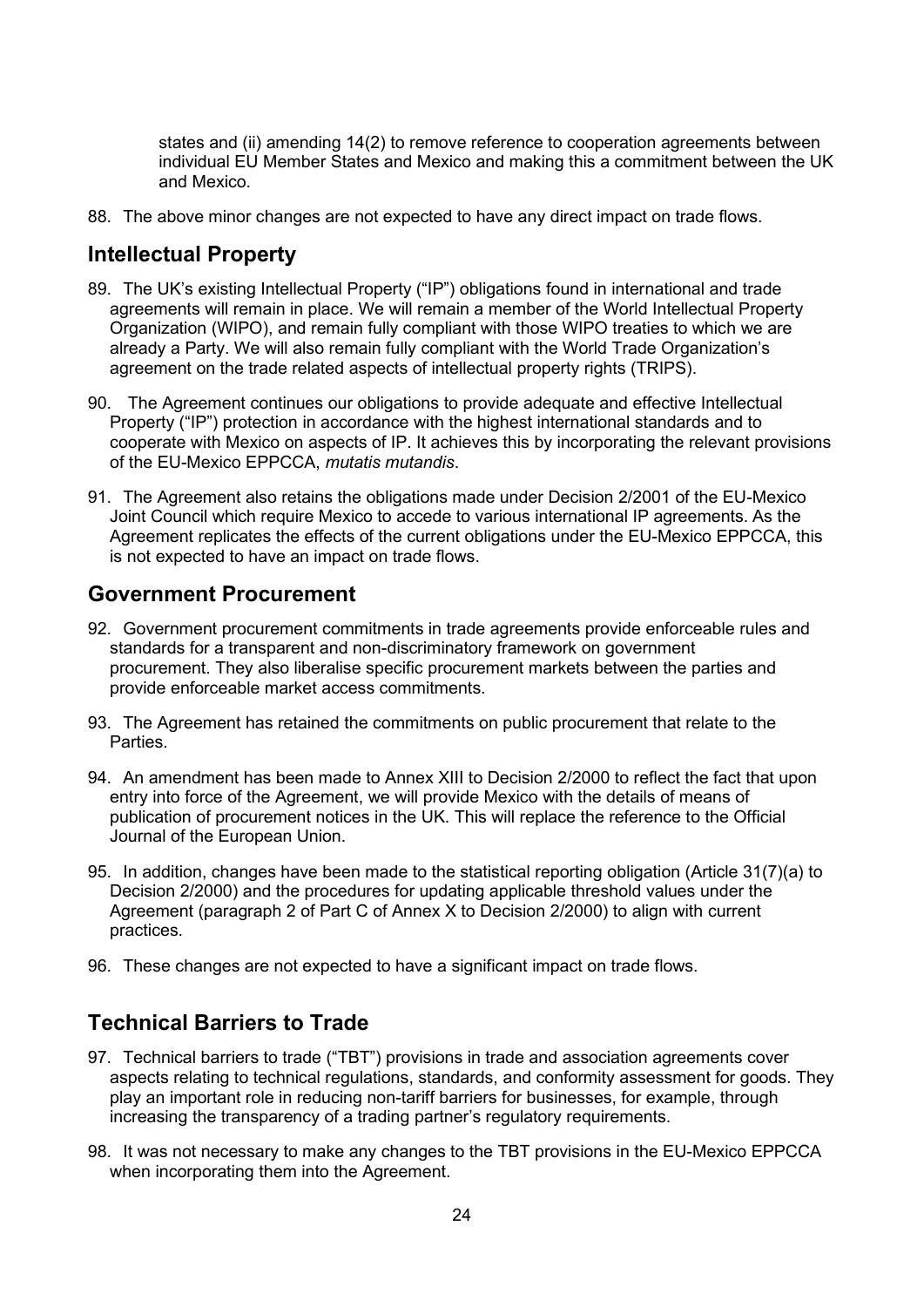## <span id="page-23-0"></span>**Competition**

- 99. Provisions in trade and association agreements relating to competition help to ensure that open and fair competition exists for the parties.
- 100.It was not necessary to make any changes to the competition law provisions in the EU-Mexico EPPCCA when incorporating them into the Agreement. The Agreement will not affect the financial support HM Government provides to our agricultural and fishing industries and it is not expected to have a significant impact on trade flows.

#### <span id="page-23-1"></span>**Services**

- 101.Services provisions in trade and association agreements set out the treatment and the level of access to the domestic market granted to that trade partner's service suppliers and services. Commitments build upon the level of access and the treatment granted to all WTO Members, whilst protecting governments' rights to regulate their domestic markets. In the EU's trade and association agreements with third countries, the content of the services provisions and depth of the commitments undertaken vary considerably. The variety of these services provisions have, in some cases, necessitated a bespoke approach to deliver continuity in services commitments between us and the relevant partner country. Some agreements have not required amendment whilst others have required technical alteration to their text to deliver continuity of effect. Where such technical changes have been necessary the effects have been replicated, as far as possible.
- 102.The services provisions of the EU-Mexico EPPCCA are largely contained in Decision No.2/2001 of the EU-Mexico Joint Council. It was not necessary to make substantive changes to the services provisions in the EU-Mexico EPPCCA. Technical changes have been made to reflect that this is now a bilateral agreement between the Parties. These changes are not expected to have an impact on trade flows.

## <span id="page-23-2"></span>**Sanitary and Phytosanitary Measures**

- 103.Whilst no SPS chapter exists in the EU-Mexico EPPCCA, existing high-level commitments in relation to SPS have been maintained.
- 104.The right for the Parties to apply prohibitions or restrictions on trade in goods under the Agreement on the basis of various public policy reasons including the protection of health and life of humans, animals or plants, is preserved through the incorporation, *mutatis mutandis*, of Article 22 to Decision 2/2000 of the EU-Mexico EPPCCA without modification.

## <span id="page-23-3"></span>**Rights and Responsibilities**

- 105.Consistent with the Agreement focusing on trade, Titles II (political dialogue) and VI (cooperation) of the EU-Mexico EPPCCA have not been retained. Dialogue and co-operation between the UK and Mexico will continue as stated in the joint political declaration accompanying the signing of the Agreement.
- 106.The provisions of the EU-Mexico EPPCCA which set out the basis of that agreement are incorporated into the Agreement, *mutatis mutandis*. Accordingly, the Agreement provides that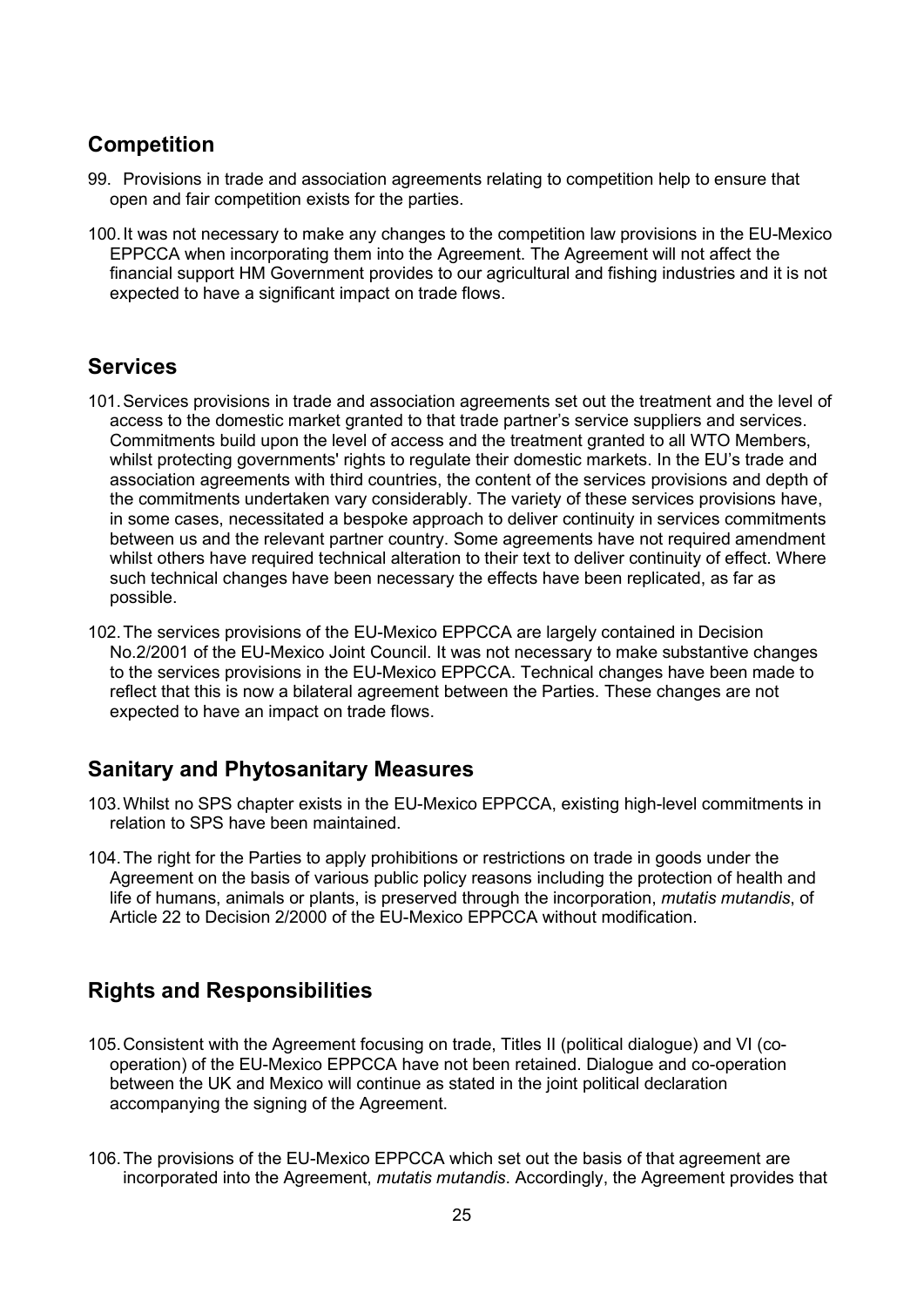respect for democratic principles and fundamental human rights constitutes an essential element of the Agreement. In the case of a material breach of the Agreement by one of the Parties appropriate measures may be taken in accordance with international law.

107. We have provided for a continuation of a regular bilateral political dialogue which will cover all issues of common interest to the Parties, and, in particular, rights and responsibilities, peace, security, and democracy. These have been incorporated into a joint political statement making clear that UK-Mexico dialogue and cooperation will continue, including in these areas. This is not expected to have a significant impact on trade flows.